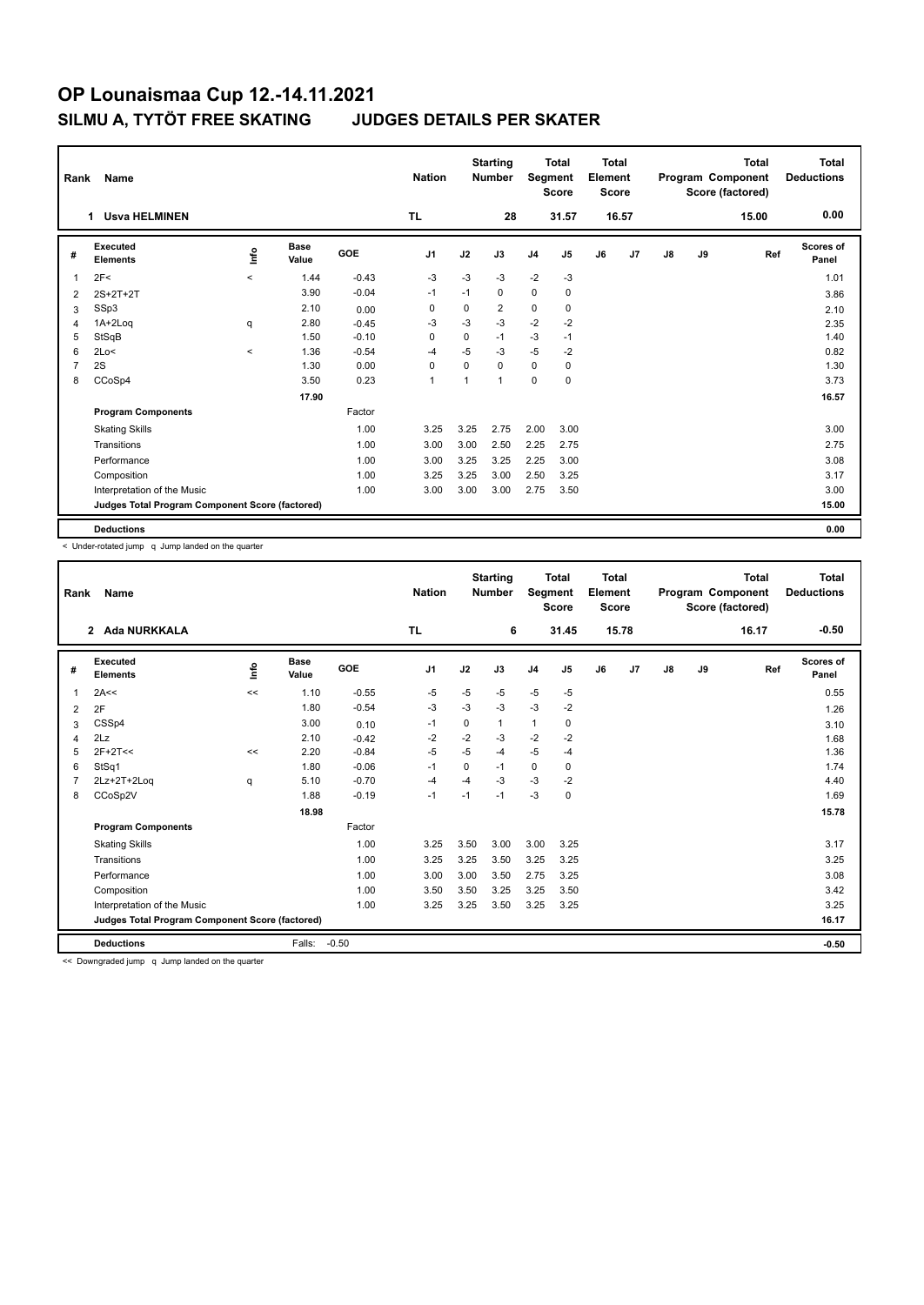| Rank           | Name<br>Saana SUILA<br>3                        |                  |                      |         |                |             | <b>Starting</b><br><b>Number</b> | Segment        | <b>Total</b><br><b>Score</b> | <b>Total</b><br>Element<br><b>Score</b> |       |               |    | <b>Total</b><br>Program Component<br>Score (factored) | Total<br><b>Deductions</b> |
|----------------|-------------------------------------------------|------------------|----------------------|---------|----------------|-------------|----------------------------------|----------------|------------------------------|-----------------------------------------|-------|---------------|----|-------------------------------------------------------|----------------------------|
|                |                                                 |                  |                      |         | <b>HTK</b>     |             | 30                               |                | 31.26                        |                                         | 16.76 |               |    | 16.00                                                 | $-1.50$                    |
| #              | Executed<br><b>Elements</b>                     | lnfo             | <b>Base</b><br>Value | GOE     | J <sub>1</sub> | J2          | J3                               | J <sub>4</sub> | J <sub>5</sub>               | J6                                      | J7    | $\mathsf{J}8$ | J9 | Ref                                                   | Scores of<br>Panel         |
| $\overline{1}$ | $2Lz+2T<$                                       | $\prec$          | 3.14                 | $-0.63$ | $-3$           | $-3$        | $-3$                             | $-3$           | $-2$                         |                                         |       |               |    |                                                       | 2.51                       |
| 2              | SSp4                                            |                  | 2.50                 | $-0.50$ | $-2$           | $-2$        | $-2$                             | $-1$           | $-2$                         |                                         |       |               |    |                                                       | 2.00                       |
| 3              | 2F                                              |                  | 1.80                 | $-0.90$ | $-5$           | $-5$        | -5                               | $-5$           | $-5$                         |                                         |       |               |    |                                                       | 0.90                       |
| $\overline{4}$ | 2F<                                             | $\prec$          | 1.44                 | $-0.72$ | $-5$           | $-5$        | $-5$                             | $-5$           | -5                           |                                         |       |               |    |                                                       | 0.72                       |
| 5              | CCoSp4                                          |                  | 3.50                 | $-0.47$ | $-2$           | $-1$        | $-1$                             | $-2$           | $\mathbf 0$                  |                                         |       |               |    |                                                       | 3.03                       |
| 6              | StSq2                                           |                  | 2.60                 | 0.00    | $\mathbf 0$    | $\mathbf 0$ | $\Omega$                         | $\mathbf 0$    | $\mathbf 0$                  |                                         |       |               |    |                                                       | 2.60                       |
| $\overline{7}$ | 2Lz+1Eu+2S                                      |                  | 3.90                 | 0.00    | $-1$           | $\Omega$    | $\Omega$                         | 0              | 0                            |                                         |       |               |    |                                                       | 3.90                       |
| 8              | 1A                                              |                  | 1.10                 | 0.00    | 0              | 0           | $\Omega$                         | $\mathbf 0$    | 0                            |                                         |       |               |    |                                                       | 1.10                       |
|                |                                                 |                  | 19.98                |         |                |             |                                  |                |                              |                                         |       |               |    |                                                       | 16.76                      |
|                | <b>Program Components</b>                       |                  |                      | Factor  |                |             |                                  |                |                              |                                         |       |               |    |                                                       |                            |
|                | <b>Skating Skills</b>                           |                  |                      | 1.00    | 3.50           | 3.50        | 3.50                             | 3.00           | 3.25                         |                                         |       |               |    |                                                       | 3.42                       |
|                | Transitions                                     |                  |                      | 1.00    | 3.25           | 3.25        | 2.75                             | 3.00           | 3.00                         |                                         |       |               |    |                                                       | 3.08                       |
|                | Performance                                     |                  |                      | 1.00    | 3.00           | 3.00        | 2.50                             | 2.75           | 3.25                         |                                         |       |               |    |                                                       | 2.92                       |
|                | Composition                                     |                  |                      | 1.00    | 3.50           | 3.50        | 3.25                             | 3.25           | 3.25                         |                                         |       |               |    |                                                       | 3.33                       |
|                | Interpretation of the Music                     |                  |                      | 1.00    | 3.25           | 3.25        | 3.25                             | 3.25           | 3.00                         |                                         |       |               |    |                                                       | 3.25                       |
|                | Judges Total Program Component Score (factored) |                  |                      |         |                |             |                                  |                |                              |                                         |       |               |    |                                                       | 16.00                      |
|                | <b>Deductions</b>                               | No/wrong spiral: | $-0.50$              |         |                | Falls:      |                                  | $-1.00$        |                              |                                         |       |               |    | $-1.50$                                               |                            |

< Under-rotated jump

| Rank | <b>Name</b>                                     |          |                      |         | <b>Nation</b>  |          | <b>Starting</b><br><b>Number</b> | Segment        | <b>Total</b><br><b>Score</b> | <b>Total</b><br>Element<br><b>Score</b> |       |               |    | <b>Total</b><br>Program Component<br>Score (factored) | <b>Total</b><br><b>Deductions</b> |
|------|-------------------------------------------------|----------|----------------------|---------|----------------|----------|----------------------------------|----------------|------------------------------|-----------------------------------------|-------|---------------|----|-------------------------------------------------------|-----------------------------------|
|      | <b>Noora RAITIS</b><br>4                        |          |                      |         | <b>SCT</b>     |          | 1                                |                | 31.04                        |                                         | 16.13 |               |    | 14.91                                                 | 0.00                              |
| #    | Executed<br><b>Elements</b>                     | lnfo     | <b>Base</b><br>Value | GOE     | J <sub>1</sub> | J2       | J3                               | J <sub>4</sub> | J <sub>5</sub>               | J6                                      | J7    | $\mathsf{J}8$ | J9 | Ref                                                   | Scores of<br>Panel                |
| 1    | 2F                                              |          | 1.80                 | $-0.60$ | $-4$           | $-4$     | $-5$                             | $-2$           | $-2$                         |                                         |       |               |    |                                                       | 1.20                              |
| 2    | 1A+1Eu+2S                                       |          | 2.90                 | 0.00    | 0              | 0        | 0                                | $-1$           | 0                            |                                         |       |               |    |                                                       | 2.90                              |
| 3    | 2Lz                                             |          | 2.10                 | $-0.56$ | -3             | $-3$     | $-3$                             | $-2$           | $-1$                         |                                         |       |               |    |                                                       | 1.54                              |
| 4    | CCSp3                                           |          | 2.80                 | 0.00    | $\Omega$       | $\Omega$ | $\Omega$                         | $\mathbf 0$    | 0                            |                                         |       |               |    |                                                       | 2.80                              |
| 5    | StSq1                                           |          | 1.80                 | 0.00    | $\mathbf 0$    | 0        | 0                                | $-1$           | $\mathbf 0$                  |                                         |       |               |    |                                                       | 1.80                              |
| 6    | $2Fq+2T<$                                       | $\hat{}$ | 2.84                 | $-0.84$ | -5             | -5       | $-4$                             | $-5$           | $-3$                         |                                         |       |               |    |                                                       | 2.00                              |
|      | 2Lo                                             |          | 1.70                 | $-0.06$ | 0              | 0        | $-1$                             | $-1$           | 0                            |                                         |       |               |    |                                                       | 1.64                              |
| 8    | CCoSp3V                                         |          | 2.25                 | 0.00    | $\mathbf 0$    | $\Omega$ | 0                                | $-1$           | $\mathbf 0$                  |                                         |       |               |    |                                                       | 2.25                              |
|      |                                                 |          | 18.19                |         |                |          |                                  |                |                              |                                         |       |               |    |                                                       | 16.13                             |
|      | <b>Program Components</b>                       |          |                      | Factor  |                |          |                                  |                |                              |                                         |       |               |    |                                                       |                                   |
|      | <b>Skating Skills</b>                           |          |                      | 1.00    | 3.25           | 3.25     | 2.75                             | 2.75           | 3.25                         |                                         |       |               |    |                                                       | 3.08                              |
|      | Transitions                                     |          |                      | 1.00    | 3.00           | 3.50     | 2.75                             | 3.00           | 3.00                         |                                         |       |               |    |                                                       | 3.00                              |
|      | Performance                                     |          |                      | 1.00    | 2.75           | 3.25     | 2.50                             | 2.75           | 3.25                         |                                         |       |               |    |                                                       | 2.92                              |
|      | Composition                                     |          |                      | 1.00    | 3.00           | 3.25     | 2.75                             | 3.00           | 3.50                         |                                         |       |               |    |                                                       | 3.08                              |
|      | Interpretation of the Music                     |          |                      | 1.00    | 2.75           | 3.00     | 2.50                             | 2.75           | 3.25                         |                                         |       |               |    |                                                       | 2.83                              |
|      | Judges Total Program Component Score (factored) |          |                      |         |                |          |                                  |                |                              |                                         |       |               |    |                                                       | 14.91                             |
|      | <b>Deductions</b>                               |          |                      |         |                |          |                                  |                |                              |                                         |       |               |    |                                                       | 0.00                              |

< Under-rotated jump q Jump landed on the quarter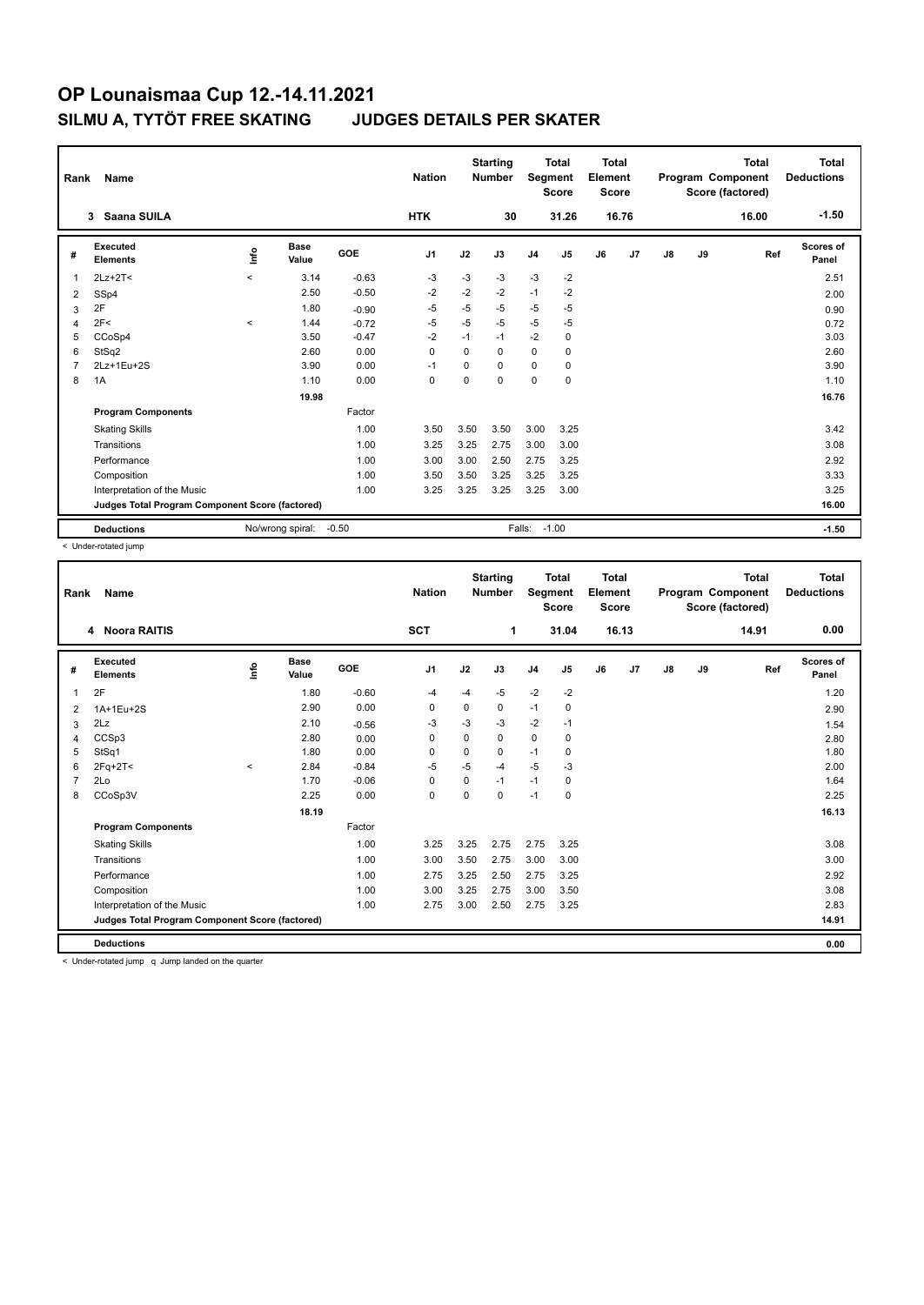| Rank           | Name                                            |         | <b>Nation</b> |            | <b>Starting</b><br><b>Number</b> | Segment  | <b>Total</b><br><b>Score</b> | Total<br>Element<br><b>Score</b> |             |    |       | <b>Total</b><br>Program Component<br>Score (factored) | Total<br><b>Deductions</b> |       |                    |
|----------------|-------------------------------------------------|---------|---------------|------------|----------------------------------|----------|------------------------------|----------------------------------|-------------|----|-------|-------------------------------------------------------|----------------------------|-------|--------------------|
|                | Lidia KARISLAHTI<br>5.                          |         |               |            | <b>TAPTL</b>                     |          | 29                           |                                  | 30.99       |    | 14.90 |                                                       |                            | 16.09 | 0.00               |
| #              | Executed<br><b>Elements</b>                     | lnfo    | Base<br>Value | <b>GOE</b> | J <sub>1</sub>                   | J2       | J3                           | J <sub>4</sub>                   | J5          | J6 | J7    | J8                                                    | J9                         | Ref   | Scores of<br>Panel |
| 1              | $2S+2T$                                         |         | 2.60          | $-0.13$    | $-1$                             | $-1$     | $-1$                         | $-2$                             | $\mathbf 0$ |    |       |                                                       |                            |       | 2.47               |
| 2              | 2Lzq                                            | q       | 2.10          | $-0.63$    | $-3$                             | $-3$     | $-3$                         | $-3$                             | $-2$        |    |       |                                                       |                            |       | 1.47               |
| 3              | FCSp1                                           |         | 1.90          | $-0.25$    | $-2$                             | $-3$     | $-1$                         | $-1$                             | $-1$        |    |       |                                                       |                            |       | 1.65               |
| 4              | 2T <                                            | $\prec$ | 1.04          | $-0.52$    | $-5$                             | $-5$     | $-5$                         | $-5$                             | $-4$        |    |       |                                                       |                            |       | 0.52               |
| 5              | 2Lo                                             |         | 1.70          | 0.00       | 0                                | 0        | 0                            | $\mathbf 0$                      | 0           |    |       |                                                       |                            |       | 1.70               |
| 6              | 1A+1Eu+2S                                       |         | 2.90          | $-0.26$    | $-2$                             | $-2$     | $-3$                         | $-2$                             | $-1$        |    |       |                                                       |                            |       | 2.64               |
| $\overline{7}$ | StSqB                                           |         | 1.50          | $-0.05$    | $\Omega$                         | $-1$     | $-2$                         | $\mathbf 0$                      | 0           |    |       |                                                       |                            |       | 1.45               |
| 8              | CCoSp3                                          |         | 3.00          | 0.00       | 0                                | $\Omega$ | $\Omega$                     | $\mathbf 0$                      | 0           |    |       |                                                       |                            |       | 3.00               |
|                |                                                 |         | 16.74         |            |                                  |          |                              |                                  |             |    |       |                                                       |                            |       | 14.90              |
|                | <b>Program Components</b>                       |         |               | Factor     |                                  |          |                              |                                  |             |    |       |                                                       |                            |       |                    |
|                | <b>Skating Skills</b>                           |         |               | 1.00       | 3.25                             | 3.25     | 3.00                         | 3.25                             | 3.25        |    |       |                                                       |                            |       | 3.25               |
|                | Transitions                                     |         |               | 1.00       | 3.00                             | 3.00     | 2.75                         | 3.00                             | 3.00        |    |       |                                                       |                            |       | 3.00               |
|                | Performance                                     |         |               | 1.00       | 3.25                             | 3.25     | 3.25                         | 3.25                             | 3.25        |    |       |                                                       |                            |       | 3.25               |
|                | Composition                                     |         |               | 1.00       | 3.50                             | 3.50     | 3.00                         | 3.25                             | 3.50        |    |       |                                                       |                            |       | 3.42               |
|                | Interpretation of the Music                     |         |               | 1.00       | 3.25                             | 3.25     | 2.75                         | 3.00                             | 3.25        |    |       |                                                       |                            |       | 3.17               |
|                | Judges Total Program Component Score (factored) |         |               |            |                                  |          |                              |                                  |             |    |       |                                                       |                            |       | 16.09              |
|                | <b>Deductions</b>                               |         |               |            |                                  |          |                              |                                  |             |    |       |                                                       |                            |       | 0.00               |

< Under-rotated jump q Jump landed on the quarter

| Rank | Name                                            |    |                      |         | <b>Nation</b>  |          | <b>Starting</b><br><b>Number</b> | Segment        | <b>Total</b><br><b>Score</b> | <b>Total</b><br>Element<br><b>Score</b> |       |    |    | <b>Total</b><br>Program Component<br>Score (factored) | <b>Total</b><br><b>Deductions</b> |
|------|-------------------------------------------------|----|----------------------|---------|----------------|----------|----------------------------------|----------------|------------------------------|-----------------------------------------|-------|----|----|-------------------------------------------------------|-----------------------------------|
|      | <b>Nella SULENTO</b><br>6                       |    |                      |         | <b>HTK</b>     |          | 20                               |                | 30.68                        |                                         | 16.53 |    |    | 15.15                                                 | $-1.00$                           |
| #    | Executed<br><b>Elements</b>                     | ۴ů | <b>Base</b><br>Value | GOE     | J <sub>1</sub> | J2       | J3                               | J <sub>4</sub> | J5                           | J6                                      | J7    | J8 | J9 | Ref                                                   | <b>Scores of</b><br>Panel         |
| 1    | 2Lz+1Eu+2S                                      |    | 3.90                 | $-1.05$ | $-5$           | $-5$     | $-5$                             | $-5$           | $-5$                         |                                         |       |    |    |                                                       | 2.85                              |
| 2    | 2F                                              |    | 1.80                 | $-0.90$ | -5             | $-5$     | $-5$                             | $-5$           | $-5$                         |                                         |       |    |    |                                                       | 0.90                              |
| 3    | SSp3                                            |    | 2.10                 | 0.28    | $\mathbf{1}$   | 2        | 1                                | $\overline{2}$ | 1                            |                                         |       |    |    |                                                       | 2.38                              |
| 4    | 2Lz                                             |    | 2.10                 | 0.00    | $\mathbf{1}$   | $\Omega$ | 0                                | $\mathbf 0$    | $\Omega$                     |                                         |       |    |    |                                                       | 2.10                              |
| 5    | 2F!+1A+SEQ                                      |    | 2.32                 | $-0.18$ | $-1$           | $-1$     | $-2$                             | $-1$           | $-1$                         |                                         |       |    |    |                                                       | 2.14                              |
| 6    | 1A                                              |    | 1.10                 | 0.00    | $\Omega$       | $\Omega$ | 1                                | 0              | 0                            |                                         |       |    |    |                                                       | 1.10                              |
|      | StSq1                                           |    | 1.80                 | $-0.24$ | 0              | $-1$     | $-2$                             | $-3$           | $-1$                         |                                         |       |    |    |                                                       | 1.56                              |
| 8    | CCoSp4                                          |    | 3.50                 | 0.00    | $\mathbf 0$    | 0        | 0                                | $-1$           | 0                            |                                         |       |    |    |                                                       | 3.50                              |
|      |                                                 |    | 18.62                |         |                |          |                                  |                |                              |                                         |       |    |    |                                                       | 16.53                             |
|      | <b>Program Components</b>                       |    |                      | Factor  |                |          |                                  |                |                              |                                         |       |    |    |                                                       |                                   |
|      | <b>Skating Skills</b>                           |    |                      | 1.00    | 3.50           | 3.50     | 2.75                             | 2.50           | 3.00                         |                                         |       |    |    |                                                       | 3.08                              |
|      | Transitions                                     |    |                      | 1.00    | 3.25           | 3.25     | 2.75                             | 3.00           | 3.00                         |                                         |       |    |    |                                                       | 3.08                              |
|      | Performance                                     |    |                      | 1.00    | 3.25           | 3.25     | 2.75                             | 2.25           | 3.25                         |                                         |       |    |    |                                                       | 3.08                              |
|      | Composition                                     |    |                      | 1.00    | 3.25           | 3.25     | 2.75                             | 2.75           | 3.25                         |                                         |       |    |    |                                                       | 3.08                              |
|      | Interpretation of the Music                     |    |                      | 1.00    | 3.00           | 3.00     | 2.50                             | 2.25           | 3.00                         |                                         |       |    |    |                                                       | 2.83                              |
|      | Judges Total Program Component Score (factored) |    |                      |         |                |          |                                  |                |                              |                                         |       |    |    |                                                       | 15.15                             |
|      | <b>Deductions</b>                               |    | Falls:               | $-1.00$ |                |          |                                  |                |                              |                                         |       |    |    |                                                       | $-1.00$                           |

! Not clear edge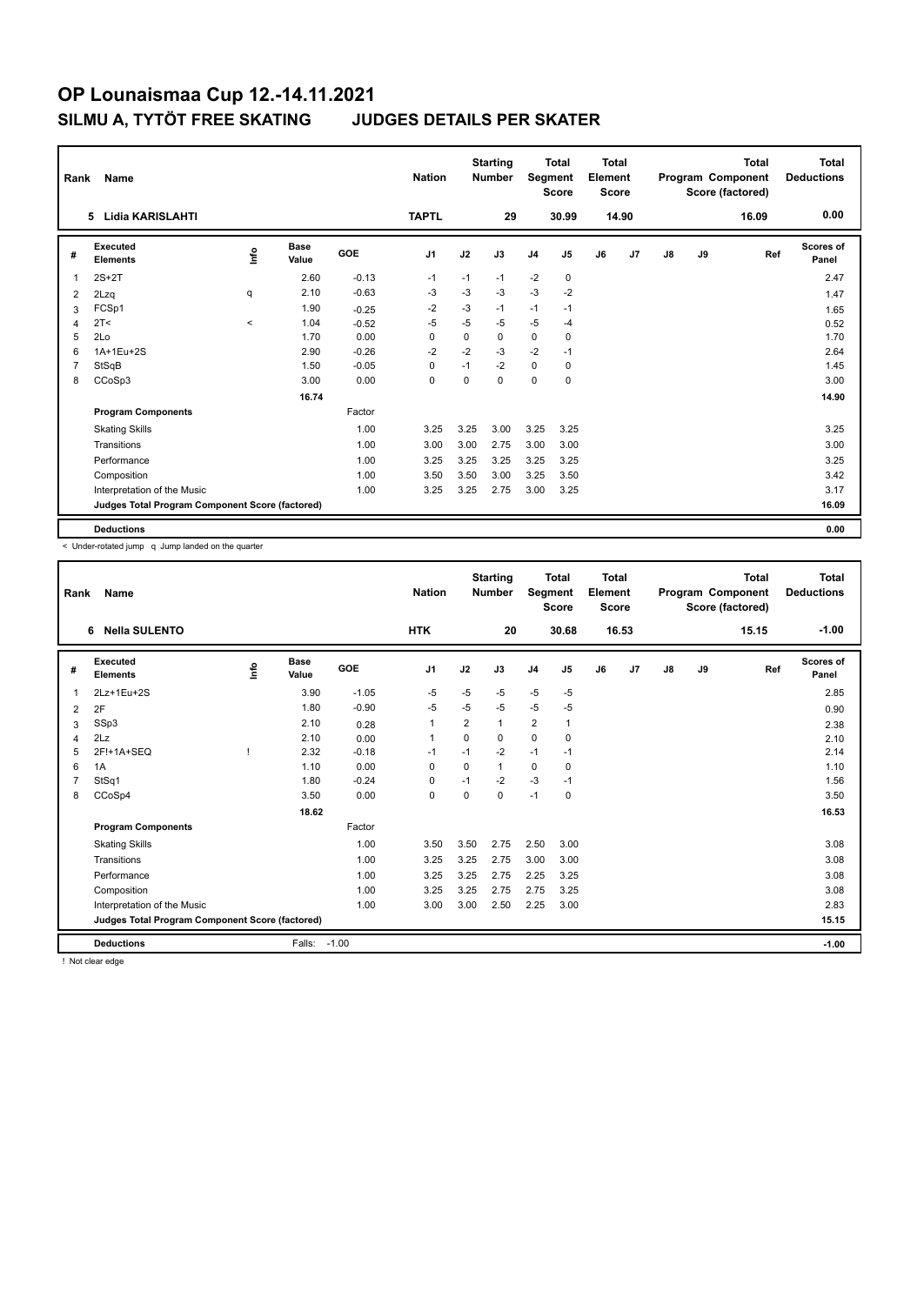| Rank<br><b>Name</b><br>7 |                                                 |      |                      |            | <b>Nation</b>  |             | <b>Starting</b><br><b>Number</b> | Segment        | <b>Total</b><br><b>Score</b> | <b>Total</b><br>Element<br><b>Score</b> |       |               |    | <b>Total</b><br>Program Component<br>Score (factored) | Total<br><b>Deductions</b> |
|--------------------------|-------------------------------------------------|------|----------------------|------------|----------------|-------------|----------------------------------|----------------|------------------------------|-----------------------------------------|-------|---------------|----|-------------------------------------------------------|----------------------------|
|                          | Saara NIKULA                                    |      |                      |            | <b>HTA</b>     |             | 5                                |                | 30.53                        |                                         | 17.27 |               |    | 13.26                                                 | 0.00                       |
| #                        | Executed<br><b>Elements</b>                     | ١nf٥ | <b>Base</b><br>Value | <b>GOE</b> | J <sub>1</sub> | J2          | J3                               | J <sub>4</sub> | J5                           | J6                                      | J7    | $\mathsf{J}8$ | J9 | Ref                                                   | Scores of<br>Panel         |
| 1                        | 2Lo                                             |      | 1.70                 | 0.00       | 0              | $-1$        | 0                                | $\mathbf 0$    | 0                            |                                         |       |               |    |                                                       | 1.70                       |
| 2                        | $2F+2T$                                         |      | 3.10                 | $-0.72$    | -5             | -5          | -4                               | $-3$           | $-2$                         |                                         |       |               |    |                                                       | 2.38                       |
| 3                        | StSqB                                           |      | 1.50                 | $-0.30$    | $-2$           | $-3$        | $-2$                             | $-2$           | $-1$                         |                                         |       |               |    |                                                       | 1.20                       |
| 4                        | 1A+1Eu+2S                                       |      | 2.90                 | 0.00       | 0              | $\mathbf 0$ | $\mathbf 0$                      | $\mathbf 0$    | 0                            |                                         |       |               |    |                                                       | 2.90                       |
| 5                        | CCoSp4                                          |      | 3.50                 | 0.00       | 0              | $\mathbf 0$ | 0                                | $-1$           | 0                            |                                         |       |               |    |                                                       | 3.50                       |
| 6                        | 2Lo                                             |      | 1.70                 | 0.00       | 0              | $-1$        | $\mathbf 0$                      | $\mathbf 0$    | $\mathbf 0$                  |                                         |       |               |    |                                                       | 1.70                       |
| $\overline{7}$           | 2F                                              |      | 1.80                 | $-0.42$    | $-3$           | $-3$        | $-2$                             | $-2$           | $-1$                         |                                         |       |               |    |                                                       | 1.38                       |
| 8                        | FSSp3                                           |      | 2.60                 | $-0.09$    | 0              | $\mathbf 0$ | $-1$                             | $-3$           | $\mathbf 0$                  |                                         |       |               |    |                                                       | 2.51                       |
|                          |                                                 |      | 18.80                |            |                |             |                                  |                |                              |                                         |       |               |    |                                                       | 17.27                      |
|                          | <b>Program Components</b>                       |      |                      | Factor     |                |             |                                  |                |                              |                                         |       |               |    |                                                       |                            |
|                          | <b>Skating Skills</b>                           |      |                      | 1.00       | 2.75           | 2.50        | 2.25                             | 2.25           | 3.00                         |                                         |       |               |    |                                                       | 2.50                       |
|                          | Transitions                                     |      |                      | 1.00       | 2.75           | 2.75        | 2.50                             | 2.25           | 2.75                         |                                         |       |               |    |                                                       | 2.67                       |
|                          | Performance                                     |      |                      | 1.00       | 2.50           | 2.50        | 2.50                             | 2.25           | 3.00                         |                                         |       |               |    |                                                       | 2.50                       |
|                          | Composition                                     |      |                      | 1.00       | 3.00           | 3.00        | 2.75                             | 2.75           | 3.25                         |                                         |       |               |    |                                                       | 2.92                       |
|                          | Interpretation of the Music                     |      |                      | 1.00       | 2.75           | 2.75        | 2.50                             | 2.50           | 3.00                         |                                         |       |               |    |                                                       | 2.67                       |
|                          | Judges Total Program Component Score (factored) |      |                      |            |                |             |                                  |                |                              |                                         |       |               |    |                                                       | 13.26                      |
|                          | <b>Deductions</b>                               |      |                      |            |                |             |                                  |                |                              |                                         |       |               |    |                                                       | 0.00                       |
|                          |                                                 |      |                      |            |                |             |                                  |                |                              |                                         |       |               |    |                                                       |                            |

| Rank | Name                                            |                          |                      |            | <b>Nation</b>  |          | <b>Starting</b><br><b>Number</b> |                | <b>Total</b><br>Segment<br><b>Score</b> | <b>Total</b><br>Element<br><b>Score</b> |       |               |    | <b>Total</b><br>Program Component<br>Score (factored) | <b>Total</b><br><b>Deductions</b> |
|------|-------------------------------------------------|--------------------------|----------------------|------------|----------------|----------|----------------------------------|----------------|-----------------------------------------|-----------------------------------------|-------|---------------|----|-------------------------------------------------------|-----------------------------------|
|      | <b>Klira KOSKINEN</b><br>8                      |                          |                      |            | <b>SALPA</b>   |          | 18                               |                | 30.35                                   |                                         | 15.03 |               |    | 15.32                                                 | 0.00                              |
| #    | <b>Executed</b><br><b>Elements</b>              | ١nfo                     | <b>Base</b><br>Value | <b>GOE</b> | J <sub>1</sub> | J2       | J3                               | J <sub>4</sub> | J <sub>5</sub>                          | J6                                      | J7    | $\mathsf{J}8$ | J9 | Ref                                                   | Scores of<br>Panel                |
| 1    | $2Fq+2Lo<$                                      | $\prec$                  | 3.16                 | $-0.90$    | $-5$           | $-5$     | $-5$                             | $-5$           | $-4$                                    |                                         |       |               |    |                                                       | 2.26                              |
| 2    | 1A                                              |                          | 1.10                 | 0.07       | 1              | 1        | $\mathbf{1}$                     | $\mathbf 0$    | 0                                       |                                         |       |               |    |                                                       | 1.17                              |
| 3    | FCSSp4                                          |                          | 3.00                 | 0.00       | 0              | 0        | $\mathbf 0$                      | $-1$           | $\overline{1}$                          |                                         |       |               |    |                                                       | 3.00                              |
| 4    | 2Sq+1Eu+2S                                      | q                        | 3.10                 | $-0.35$    | $-2$           | $-3$     | $-3$                             | $-3$           | $-2$                                    |                                         |       |               |    |                                                       | 2.75                              |
| 5    | 2Lz                                             | $\prec$                  | 1.68                 | $-0.34$    | $-3$           | $-2$     | -2                               | $-2$           | -2                                      |                                         |       |               |    |                                                       | 1.34                              |
| 6    | 2Lo<                                            | $\overline{\phantom{0}}$ | 1.36                 | $-0.41$    | $-3$           | $-3$     | $-3$                             | $-3$           | $-3$                                    |                                         |       |               |    |                                                       | 0.95                              |
| 7    | CCoSp2V                                         |                          | 1.88                 | 0.00       | $\Omega$       | $\Omega$ | $\mathbf{1}$                     | $-1$           | 0                                       |                                         |       |               |    |                                                       | 1.88                              |
| 8    | StSq1                                           |                          | 1.80                 | $-0.12$    | 0              | $-1$     | $\mathbf 0$                      | $-1$           | $-1$                                    |                                         |       |               |    |                                                       | 1.68                              |
|      |                                                 |                          | 17.08                |            |                |          |                                  |                |                                         |                                         |       |               |    |                                                       | 15.03                             |
|      | <b>Program Components</b>                       |                          |                      | Factor     |                |          |                                  |                |                                         |                                         |       |               |    |                                                       |                                   |
|      | <b>Skating Skills</b>                           |                          |                      | 1.00       | 3.25           | 3.00     | 3.25                             | 2.75           | 3.00                                    |                                         |       |               |    |                                                       | 3.08                              |
|      | Transitions                                     |                          |                      | 1.00       | 3.00           | 2.75     | 2.75                             | 2.50           | 2.75                                    |                                         |       |               |    |                                                       | 2.75                              |
|      | Performance                                     |                          |                      | 1.00       | 3.00           | 3.00     | 3.25                             | 2.75           | 3.25                                    |                                         |       |               |    |                                                       | 3.08                              |
|      | Composition                                     |                          |                      | 1.00       | 3.25           | 3.25     | 3.50                             | 3.00           | 3.50                                    |                                         |       |               |    |                                                       | 3.33                              |
|      | Interpretation of the Music                     |                          |                      | 1.00       | 3.25           | 3.00     | 3.00                             | 3.00           | 3.25                                    |                                         |       |               |    |                                                       | 3.08                              |
|      | Judges Total Program Component Score (factored) |                          |                      |            |                |          |                                  |                |                                         |                                         |       |               |    |                                                       | 15.32                             |
|      | <b>Deductions</b>                               |                          |                      |            |                |          |                                  |                |                                         |                                         |       |               |    |                                                       | 0.00                              |

< Under-rotated jump q Jump landed on the quarter

 $\mathbf{r}$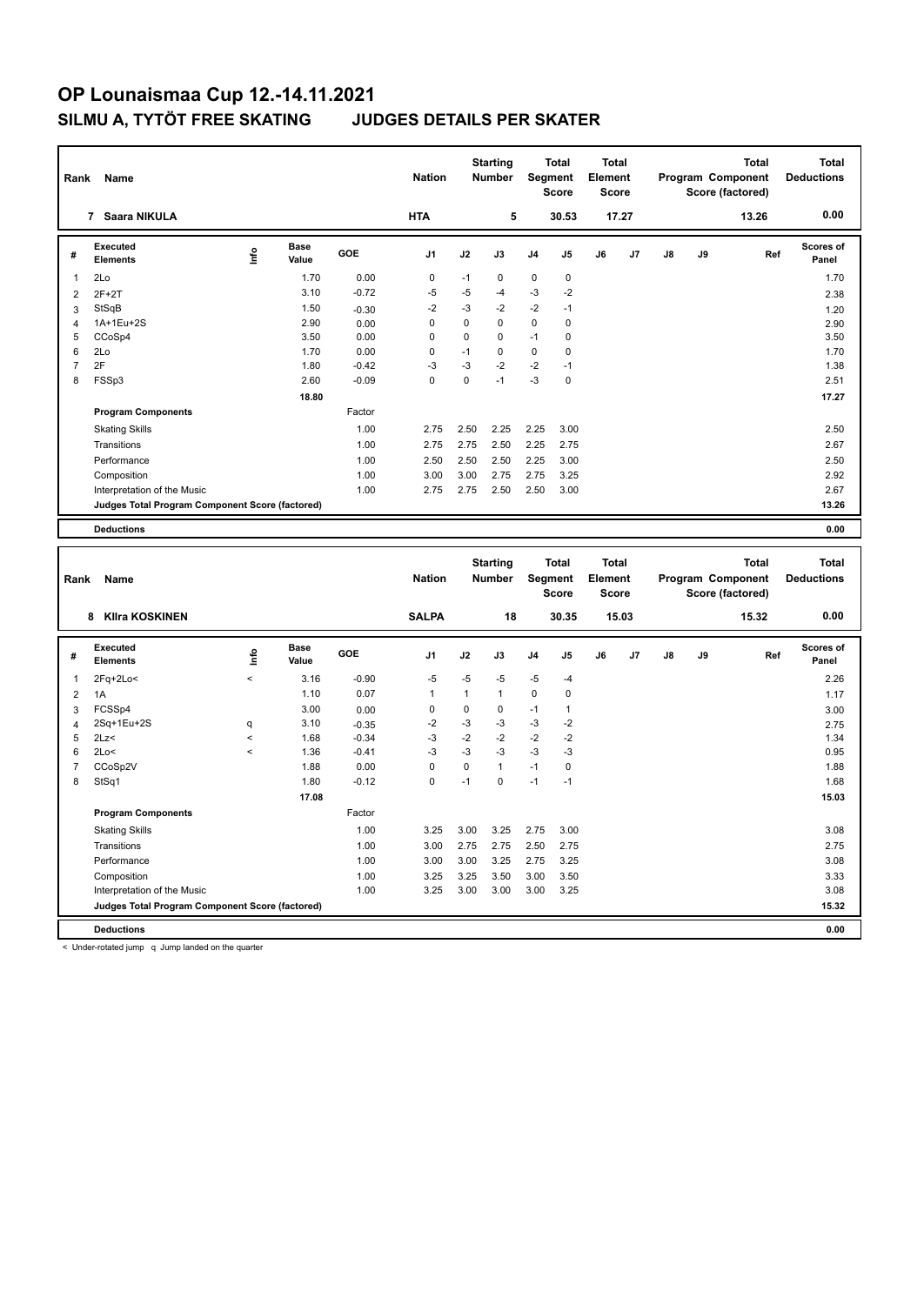| Rank           | Name                                            |         |                      |         | <b>Nation</b>  |          | <b>Starting</b><br><b>Number</b> | Segment        | <b>Total</b><br><b>Score</b> | Total<br>Element<br><b>Score</b> |                |    |    | <b>Total</b><br>Program Component<br>Score (factored) | Total<br><b>Deductions</b> |
|----------------|-------------------------------------------------|---------|----------------------|---------|----------------|----------|----------------------------------|----------------|------------------------------|----------------------------------|----------------|----|----|-------------------------------------------------------|----------------------------|
|                | <b>Miila NIITTYNEN</b><br>9                     |         |                      |         | <b>PORIT</b>   |          | 14                               |                | 29.98                        |                                  | 14.74          |    |    | 16.24                                                 | $-1.00$                    |
| #              | Executed<br><b>Elements</b>                     | ١nf٥    | <b>Base</b><br>Value | GOE     | J <sub>1</sub> | J2       | J3                               | J <sub>4</sub> | J5                           | J6                               | J <sub>7</sub> | J8 | J9 | Ref                                                   | <b>Scores of</b><br>Panel  |
| 1              | 1A                                              |         | 1.10                 | 0.04    | $\mathbf 0$    | $\Omega$ | $\Omega$                         | $\mathbf{1}$   | $\mathbf{1}$                 |                                  |                |    |    |                                                       | 1.14                       |
| 2              | 2Lzq                                            | q       | 2.10                 | $-1.05$ | -5             | $-5$     | $-5$                             | $-5$           | $-5$                         |                                  |                |    |    |                                                       | 1.05                       |
| 3              | $2S+2T<$                                        | $\prec$ | 2.34                 | $-0.65$ | $-5$           | $-5$     | $-5$                             | $-5$           | $-5$                         |                                  |                |    |    |                                                       | 1.69                       |
| 4              | FSSp1                                           |         | 2.00                 | $-0.33$ | $-2$           | $-3$     | $-1$                             | $-2$           | $-1$                         |                                  |                |    |    |                                                       | 1.67                       |
| 5              | 2Lo                                             |         | 1.70                 | $-0.06$ | $\Omega$       | $\Omega$ | $-1$                             | $-1$           | 0                            |                                  |                |    |    |                                                       | 1.64                       |
| 6              | StSq2                                           |         | 2.60                 | 0.00    | $\Omega$       | $\Omega$ | $\Omega$                         | $\mathbf 0$    | $\mathbf 1$                  |                                  |                |    |    |                                                       | 2.60                       |
| $\overline{7}$ | 2S+2Lo<+2T<                                     | $\prec$ | 3.70                 | $-0.63$ | $-5$           | -5       | $-4$                             | $-5$           | 0                            |                                  |                |    |    |                                                       | 3.07                       |
| 8              | CCoSp2V                                         |         | 1.88                 | 0.00    | $\mathbf 0$    | $\Omega$ | $\Omega$                         | $\mathbf 0$    | 0                            |                                  |                |    |    |                                                       | 1.88                       |
|                |                                                 |         | 17.42                |         |                |          |                                  |                |                              |                                  |                |    |    |                                                       | 14.74                      |
|                | <b>Program Components</b>                       |         |                      | Factor  |                |          |                                  |                |                              |                                  |                |    |    |                                                       |                            |
|                | <b>Skating Skills</b>                           |         |                      | 1.00    | 3.25           | 3.75     | 3.50                             | 2.75           | 3.25                         |                                  |                |    |    |                                                       | 3.33                       |
|                | Transitions                                     |         |                      | 1.00    | 3.00           | 3.50     | 3.00                             | 3.00           | 3.00                         |                                  |                |    |    |                                                       | 3.00                       |
|                | Performance                                     |         |                      | 1.00    | 3.00           | 3.00     | 3.25                             | 2.50           | 3.25                         |                                  |                |    |    |                                                       | 3.08                       |
|                | Composition                                     |         |                      | 1.00    | 3.25           | 3.75     | 3.50                             | 3.25           | 3.75                         |                                  |                |    |    |                                                       | 3.50                       |
|                | Interpretation of the Music                     |         |                      | 1.00    | 3.25           | 3.50     | 3.25                             | 3.00           | 3.50                         |                                  |                |    |    |                                                       | 3.33                       |
|                | Judges Total Program Component Score (factored) |         |                      |         |                |          |                                  |                |                              |                                  |                |    |    |                                                       | 16.24                      |
|                | <b>Deductions</b>                               |         | Falls:               | $-1.00$ |                |          |                                  |                |                              |                                  |                |    |    |                                                       | $-1.00$                    |

< Under-rotated jump q Jump landed on the quarter

| Rank | <b>Name</b>                                     |         |                      |         | <b>Nation</b>  |      | <b>Starting</b><br><b>Number</b> | Segment        | <b>Total</b><br><b>Score</b> | Total<br>Element<br><b>Score</b> |       |    |    | <b>Total</b><br>Program Component<br>Score (factored) | <b>Total</b><br><b>Deductions</b> |
|------|-------------------------------------------------|---------|----------------------|---------|----------------|------|----------------------------------|----------------|------------------------------|----------------------------------|-------|----|----|-------------------------------------------------------|-----------------------------------|
|      | <b>Veera RANNILA</b><br>10                      |         |                      |         | <b>TL</b>      |      | 22                               |                | 29.95                        |                                  | 15.03 |    |    | 14.92                                                 | 0.00                              |
| #    | Executed<br><b>Elements</b>                     | lnfo    | <b>Base</b><br>Value | GOE     | J <sub>1</sub> | J2   | J3                               | J <sub>4</sub> | J <sub>5</sub>               | J6                               | J7    | J8 | J9 | Ref                                                   | <b>Scores of</b><br>Panel         |
| 1    | 1A+1Eu+2S                                       |         | 2.90                 | 0.00    | $\mathbf 0$    | 0    | $-1$                             | $\mathbf{1}$   | 0                            |                                  |       |    |    |                                                       | 2.90                              |
| 2    | 2Fq                                             | q       | 1.80                 | $-0.36$ | -2             | $-2$ | $-2$                             | $-2$           | $-2$                         |                                  |       |    |    |                                                       | 1.44                              |
| 3    | 2Lzq+2Lo<                                       | $\,<$   | 3.46                 | $-0.98$ | $-5$           | $-5$ | $-4$                             | $-5$           | $-4$                         |                                  |       |    |    |                                                       | 2.48                              |
| 4    | 2F<                                             | $\prec$ | 1.44                 | $-0.43$ | $-3$           | $-3$ | $-3$                             | $-3$           | $-2$                         |                                  |       |    |    |                                                       | 1.01                              |
| 5    | CCoSp4                                          |         | 3.50                 | $-0.58$ | $-2$           | $-1$ | $-2$                             | $-2$           | $-1$                         |                                  |       |    |    |                                                       | 2.92                              |
| 6    | StSq1                                           |         | 1.80                 | $-0.24$ | $-1$           | $-1$ | $-2$                             | $-2$           | $-1$                         |                                  |       |    |    |                                                       | 1.56                              |
| 7    | $2Lz$ !<                                        | $\prec$ | 1.68                 | $-0.67$ | $-4$           | $-3$ | $-4$                             | $-4$           | $-4$                         |                                  |       |    |    |                                                       | 1.01                              |
| 8    | SSp2                                            |         | 1.60                 | 0.11    | $\mathbf 0$    | 1    | 1                                | $\mathbf 0$    | 1                            |                                  |       |    |    |                                                       | 1.71                              |
|      |                                                 |         | 18.18                |         |                |      |                                  |                |                              |                                  |       |    |    |                                                       | 15.03                             |
|      | <b>Program Components</b>                       |         |                      | Factor  |                |      |                                  |                |                              |                                  |       |    |    |                                                       |                                   |
|      | <b>Skating Skills</b>                           |         |                      | 1.00    | 3.00           | 3.00 | 3.00                             | 2.25           | 3.00                         |                                  |       |    |    |                                                       | 3.00                              |
|      | Transitions                                     |         |                      | 1.00    | 2.75           | 2.75 | 3.00                             | 3.00           | 3.25                         |                                  |       |    |    |                                                       | 2.92                              |
|      | Performance                                     |         |                      | 1.00    | 2.75           | 2.75 | 2.75                             | 2.50           | 3.50                         |                                  |       |    |    |                                                       | 2.75                              |
|      | Composition                                     |         |                      | 1.00    | 3.00           | 3.25 | 2.75                             | 3.25           | 3.75                         |                                  |       |    |    |                                                       | 3.17                              |
|      | Interpretation of the Music                     |         |                      | 1.00    | 3.00           | 3.00 | 2.50                             | 3.25           | 3.50                         |                                  |       |    |    |                                                       | 3.08                              |
|      | Judges Total Program Component Score (factored) |         |                      |         |                |      |                                  |                |                              |                                  |       |    |    |                                                       | 14.92                             |
|      | <b>Deductions</b>                               |         |                      |         |                |      |                                  |                |                              |                                  |       |    |    |                                                       | 0.00                              |

< Under-rotated jump ! Not clear edge q Jump landed on the quarter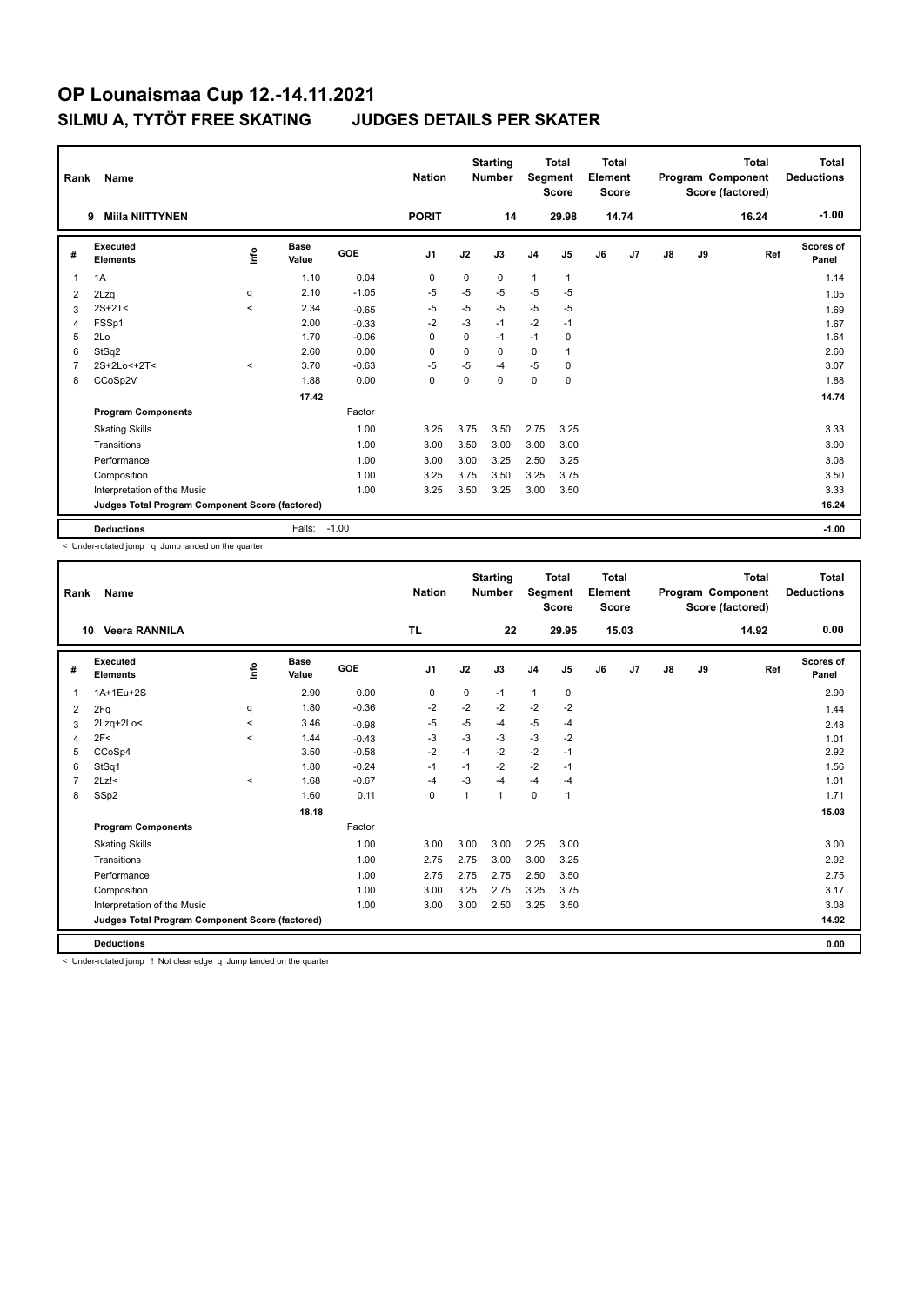| Rank           | Name<br>Zea RASKI<br>11                         |      |               |            |                |             | <b>Starting</b><br><b>Number</b> | Segment        | <b>Total</b><br><b>Score</b> | <b>Total</b><br>Element<br><b>Score</b> |       |               |    | <b>Total</b><br>Program Component<br>Score (factored) | <b>Total</b><br><b>Deductions</b> |
|----------------|-------------------------------------------------|------|---------------|------------|----------------|-------------|----------------------------------|----------------|------------------------------|-----------------------------------------|-------|---------------|----|-------------------------------------------------------|-----------------------------------|
|                |                                                 |      |               |            | <b>ESJT</b>    |             | 11                               |                | 29.93                        |                                         | 14.51 |               |    | 15.42                                                 | 0.00                              |
| #              | Executed<br><b>Elements</b>                     | ١nf٥ | Base<br>Value | <b>GOE</b> | J <sub>1</sub> | J2          | J3                               | J <sub>4</sub> | J <sub>5</sub>               | J6                                      | J7    | $\mathsf{J}8$ | J9 | Ref                                                   | <b>Scores of</b><br>Panel         |
| $\overline{1}$ | 1A+1Eu+2S                                       |      | 2.90          | 0.00       | 0              | $\mathbf 0$ | $\Omega$                         | $\mathbf 0$    | $\mathbf 0$                  |                                         |       |               |    |                                                       | 2.90                              |
| 2              | $2F+2T$                                         |      | 3.10          | $-0.12$    | $-1$           | $-1$        | $-2$                             | $\mathbf 0$    | $\mathbf 0$                  |                                         |       |               |    |                                                       | 2.98                              |
| 3              | StSq1                                           |      | 1.80          | $-0.06$    | 0              | 0           | $-1$                             | 0              | $-1$                         |                                         |       |               |    |                                                       | 1.74                              |
| $\overline{4}$ | 2T                                              |      | 1.30          | 0.00       | $\mathbf 0$    | $\Omega$    | $\Omega$                         | $\mathbf 0$    | $\mathbf{1}$                 |                                         |       |               |    |                                                       | 1.30                              |
| 5              | SSp1                                            |      | 1.30          | 0.04       | $\overline{1}$ | $\mathbf 0$ | $\mathbf 0$                      | $\mathbf{1}$   | $\mathbf 0$                  |                                         |       |               |    |                                                       | 1.34                              |
| 6              | 2Lzq                                            | q    | 2.10          | $-0.56$    | $-3$           | $-3$        | $-3$                             | $-1$           | $-2$                         |                                         |       |               |    |                                                       | 1.54                              |
| $\overline{7}$ | 2Log                                            | q    | 1.70          | $-0.34$    | $-2$           | $-2$        | $-2$                             | $-2$           | $-2$                         |                                         |       |               |    |                                                       | 1.36                              |
| 8              | CCoSp1V                                         |      | 1.50          | $-0.15$    | $\mathbf 0$    | $-1$        | $-1$                             | $-2$           | $-1$                         |                                         |       |               |    |                                                       | 1.35                              |
|                |                                                 |      | 15.70         |            |                |             |                                  |                |                              |                                         |       |               |    |                                                       | 14.51                             |
|                | <b>Program Components</b>                       |      |               | Factor     |                |             |                                  |                |                              |                                         |       |               |    |                                                       |                                   |
|                | <b>Skating Skills</b>                           |      |               | 1.00       | 3.50           | 3.25        | 3.25                             | 3.25           | 2.75                         |                                         |       |               |    |                                                       | 3.25                              |
|                | Transitions                                     |      |               | 1.00       | 3.25           | 2.75        | 3.25                             | 2.75           | 2.50                         |                                         |       |               |    |                                                       | 2.92                              |
|                | Performance                                     |      |               | 1.00       | 3.25           | 3.00        | 3.25                             | 3.00           | 2.75                         |                                         |       |               |    |                                                       | 3.08                              |
|                | Composition                                     |      |               | 1.00       | 3.50           | 3.25        | 3.00                             | 3.25           | 3.00                         |                                         |       |               |    |                                                       | 3.17                              |
|                | Interpretation of the Music                     |      |               | 1.00       | 3.25           | 3.00        | 3.00                             | 3.00           | 3.00                         |                                         |       |               |    |                                                       | 3.00                              |
|                | Judges Total Program Component Score (factored) |      |               |            |                |             |                                  |                |                              |                                         |       |               |    |                                                       | 15.42                             |
|                | <b>Deductions</b>                               |      |               |            |                |             |                                  |                |                              |                                         |       |               |    |                                                       | 0.00                              |

q Jump landed on the quarter

| Rank | Name                                            |         |                      |         | <b>Nation</b>  |             | <b>Starting</b><br><b>Number</b> | Segment        | <b>Total</b><br><b>Score</b> | <b>Total</b><br>Element<br>Score |       |               |    | <b>Total</b><br>Program Component<br>Score (factored) | <b>Total</b><br><b>Deductions</b> |
|------|-------------------------------------------------|---------|----------------------|---------|----------------|-------------|----------------------------------|----------------|------------------------------|----------------------------------|-------|---------------|----|-------------------------------------------------------|-----------------------------------|
|      | Ellen LINDÉN<br>12                              |         |                      |         | <b>SCT</b>     |             | 27                               |                | 29.14                        |                                  | 14.14 |               |    | 15.00                                                 | 0.00                              |
| #    | Executed<br><b>Elements</b>                     | lnfo    | <b>Base</b><br>Value | GOE     | J <sub>1</sub> | J2          | J3                               | J <sub>4</sub> | J5                           | J6                               | J7    | $\mathsf{J}8$ | J9 | Ref                                                   | Scores of<br>Panel                |
| 1    | 1A                                              |         | 1.10                 | 0.00    | $\mathbf 0$    | $\mathbf 0$ | 0                                | $\mathbf 0$    | $\mathbf 0$                  |                                  |       |               |    |                                                       | 1.10                              |
| 2    | 2Lz                                             | $\prec$ | 1.68                 | $-0.45$ | -3             | -3          | -3                               | $-2$           | $-2$                         |                                  |       |               |    |                                                       | 1.23                              |
| 3    | $2F+2Tq$                                        | q       | 3.10                 | $-0.48$ | $-3$           | $-3$        | $-3$                             | $-2$           | $-2$                         |                                  |       |               |    |                                                       | 2.62                              |
| 4    | SSp3                                            |         | 2.10                 | $-0.28$ | $-1$           | $-1$        | $-2$                             | $-2$           | $\mathbf 0$                  |                                  |       |               |    |                                                       | 1.82                              |
| 5    | StSq1                                           |         | 1.80                 | $-0.18$ | $-1$           | $-1$        | $-1$                             | $-1$           | $-1$                         |                                  |       |               |    |                                                       | 1.62                              |
| 6    | 2S+1Eu<<+2Sq                                    | <<      | 2.60                 | $-0.65$ | -5             | $-5$        | $-5$                             | $-5$           | -5                           |                                  |       |               |    |                                                       | 1.95                              |
|      | 2Lo                                             |         | 1.70                 | 0.00    | 0              | $\Omega$    | $-1$                             | $\mathbf 0$    | 0                            |                                  |       |               |    |                                                       | 1.70                              |
| 8    | CCoSp3V                                         |         | 2.25                 | $-0.15$ | $-1$           | $\Omega$    | $-1$                             | $-2$           | 0                            |                                  |       |               |    |                                                       | 2.10                              |
|      |                                                 |         | 16.33                |         |                |             |                                  |                |                              |                                  |       |               |    |                                                       | 14.14                             |
|      | <b>Program Components</b>                       |         |                      | Factor  |                |             |                                  |                |                              |                                  |       |               |    |                                                       |                                   |
|      | <b>Skating Skills</b>                           |         |                      | 1.00    | 3.00           | 3.00        | 3.00                             | 3.00           | 3.00                         |                                  |       |               |    |                                                       | 3.00                              |
|      | Transitions                                     |         |                      | 1.00    | 2.75           | 2.75        | 3.25                             | 3.25           | 2.75                         |                                  |       |               |    |                                                       | 2.92                              |
|      | Performance                                     |         |                      | 1.00    | 2.75           | 3.00        | 2.75                             | 3.00           | 2.75                         |                                  |       |               |    |                                                       | 2.83                              |
|      | Composition                                     |         |                      | 1.00    | 3.00           | 3.25        | 3.25                             | 3.25           | 3.25                         |                                  |       |               |    |                                                       | 3.25                              |
|      | Interpretation of the Music                     |         |                      | 1.00    | 2.75           | 3.00        | 3.00                             | 3.00           | 3.00                         |                                  |       |               |    |                                                       | 3.00                              |
|      | Judges Total Program Component Score (factored) |         |                      |         |                |             |                                  |                |                              |                                  |       |               |    |                                                       | 15.00                             |
|      | <b>Deductions</b>                               |         |                      |         |                |             |                                  |                |                              |                                  |       |               |    |                                                       | 0.00                              |

< Under-rotated jump << Downgraded jump q Jump landed on the quarter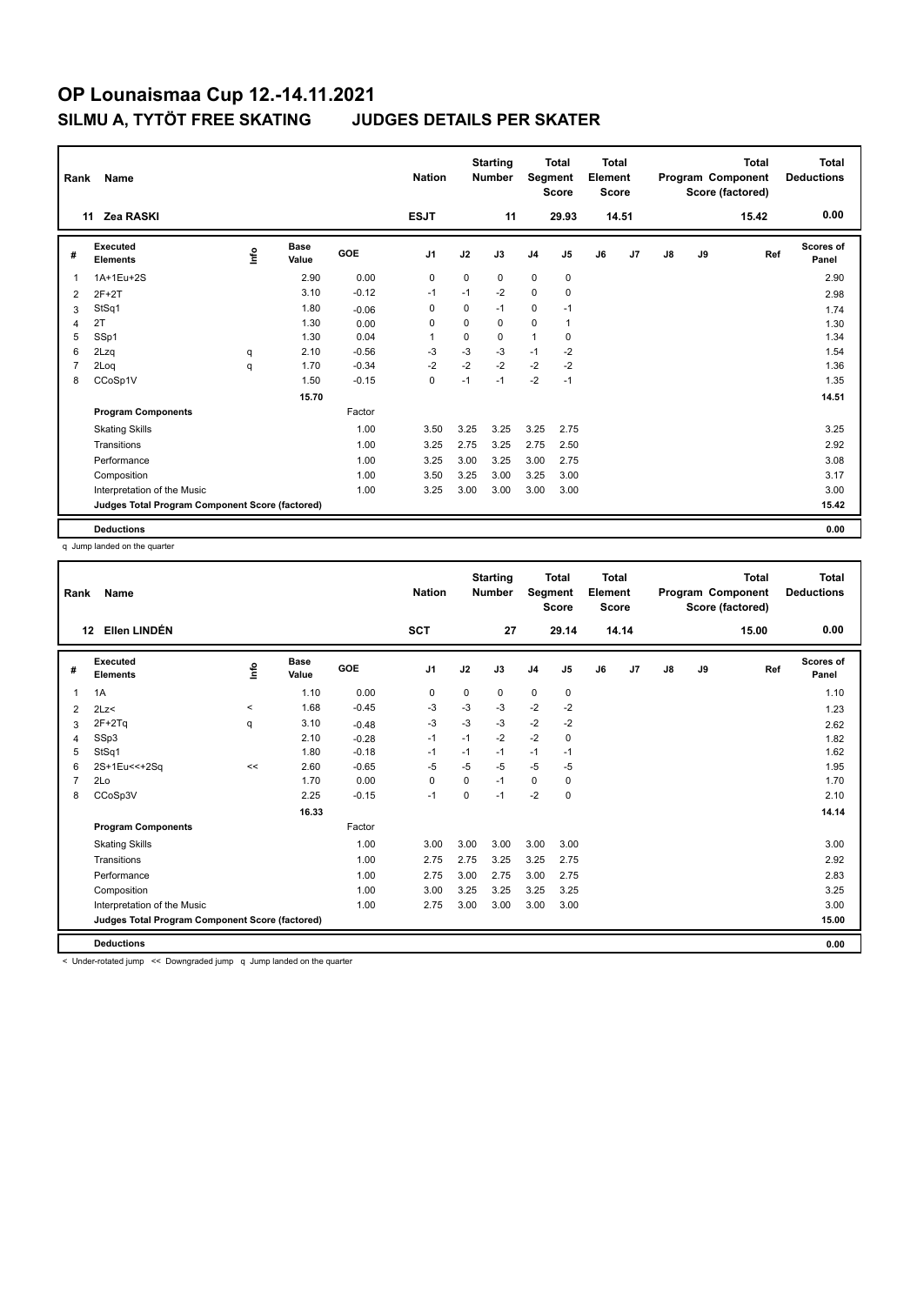| Rank           | Name                                            |      |                  |            | <b>Nation</b>  |                | <b>Starting</b><br><b>Number</b> | Segment        | Total<br><b>Score</b> | <b>Total</b><br>Element<br><b>Score</b> |       |               |    | <b>Total</b><br>Program Component<br>Score (factored) | Total<br><b>Deductions</b> |
|----------------|-------------------------------------------------|------|------------------|------------|----------------|----------------|----------------------------------|----------------|-----------------------|-----------------------------------------|-------|---------------|----|-------------------------------------------------------|----------------------------|
|                | <b>Cecilia VIRTANEN</b><br>13                   |      |                  |            | <b>PORIT</b>   |                | 13                               |                | 28.33                 |                                         | 13.66 |               |    | 15.67                                                 | $-1.00$                    |
| #              | Executed<br><b>Elements</b>                     | lnfo | Base<br>Value    | <b>GOE</b> | J <sub>1</sub> | J2             | J3                               | J <sub>4</sub> | J5                    | J6                                      | J7    | $\mathsf{J}8$ | J9 | Ref                                                   | <b>Scores of</b><br>Panel  |
| 1              | 1A+1Eu+2S                                       |      | 2.90             | $-0.13$    | $-1$           | $-1$           | $-1$                             | $-2$           | $\mathbf 0$           |                                         |       |               |    |                                                       | 2.77                       |
| $\overline{2}$ | 2Fq                                             | q    | 1.80             | $-0.90$    | $-5$           | -5             | $-4$                             | $-5$           | $-5$                  |                                         |       |               |    |                                                       | 0.90                       |
| 3              | CSSp4                                           |      | 3.00             | 0.00       | 0              | $\Omega$       | 0                                | $-1$           | 1                     |                                         |       |               |    |                                                       | 3.00                       |
| 4              | 2S                                              |      | 1.30             | $-0.65$    | $-5$           | $-5$           | $-5$                             | $-5$           | $-5$                  |                                         |       |               |    |                                                       | 0.65                       |
| 5              | 2Tq                                             | q    | 1.30             | $-0.30$    | -3             | $-3$           | $-2$                             | $-2$           | $-2$                  |                                         |       |               |    |                                                       | 1.00                       |
| 6              | StSq1                                           |      | 1.80             | 0.00       | $\Omega$       | 0              | $\Omega$                         | $\mathbf 0$    | $-1$                  |                                         |       |               |    |                                                       | 1.80                       |
| $\overline{7}$ | 2Log+T                                          | q    | 1.70             | $-0.79$    | $-4$           | $-5$           | $-5$                             | $-5$           | -3                    |                                         |       |               |    |                                                       | 0.91                       |
| 8              | CCoSp4V                                         |      | 2.63             | 0.00       | 0              | $\overline{1}$ | 0                                | $-1$           | 0                     |                                         |       |               |    |                                                       | 2.63                       |
|                |                                                 |      | 16.43            |            |                |                |                                  |                |                       |                                         |       |               |    |                                                       | 13.66                      |
|                | <b>Program Components</b>                       |      |                  | Factor     |                |                |                                  |                |                       |                                         |       |               |    |                                                       |                            |
|                | <b>Skating Skills</b>                           |      |                  | 1.00       | 3.25           | 3.25           | 3.50                             | 3.00           | 3.00                  |                                         |       |               |    |                                                       | 3.17                       |
|                | Transitions                                     |      |                  | 1.00       | 3.25           | 3.50           | 3.00                             | 2.75           | 3.00                  |                                         |       |               |    |                                                       | 3.08                       |
|                | Performance                                     |      |                  | 1.00       | 3.00           | 3.00           | 3.25                             | 2.75           | 3.00                  |                                         |       |               |    |                                                       | 3.00                       |
|                | Composition                                     |      |                  | 1.00       | 3.50           | 3.50           | 3.00                             | 3.00           | 3.25                  |                                         |       |               |    |                                                       | 3.25                       |
|                | Interpretation of the Music                     |      |                  | 1.00       | 3.25           | 3.00           | 3.25                             | 3.00           | 3.25                  |                                         |       |               |    |                                                       | 3.17                       |
|                | Judges Total Program Component Score (factored) |      |                  |            |                |                |                                  |                |                       |                                         |       |               |    |                                                       | 15.67                      |
|                | <b>Deductions</b>                               |      | No/wrong spiral: | $-0.50$    |                |                | Falls:                           |                | $-0.50$               |                                         |       |               |    |                                                       | $-1.00$                    |

q Jump landed on the quarter

| Rank | Name                                            |         |                      |         | <b>Nation</b> |          | <b>Starting</b><br><b>Number</b> | Segment        | <b>Total</b><br><b>Score</b> | Total<br>Element<br><b>Score</b> |       |               |    | <b>Total</b><br>Program Component<br>Score (factored) | <b>Total</b><br><b>Deductions</b> |
|------|-------------------------------------------------|---------|----------------------|---------|---------------|----------|----------------------------------|----------------|------------------------------|----------------------------------|-------|---------------|----|-------------------------------------------------------|-----------------------------------|
| 14   | Ea AHOPELTO                                     |         |                      |         | <b>HTA</b>    |          | 21                               |                | 28.16                        |                                  | 13.00 |               |    | 15.16                                                 | 0.00                              |
| #    | Executed<br><b>Elements</b>                     | Linfo   | <b>Base</b><br>Value | GOE     | J1            | J2       | J3                               | J <sub>4</sub> | J5                           | J6                               | J7    | $\mathsf{J}8$ | J9 | Ref                                                   | Scores of<br>Panel                |
| 1    | 1A+1Eu+2S<                                      | $\prec$ | 2.64                 | $-0.44$ | $-5$          | $-4$     | $-4$                             | $-4$           | $-3$                         |                                  |       |               |    |                                                       | 2.20                              |
| 2    | 2Lo                                             |         | 1.70                 | 0.00    | 0             | 0        | 0                                | $\mathbf 0$    | 0                            |                                  |       |               |    |                                                       | 1.70                              |
| 3    | CCoSp2                                          |         | 2.50                 | $-0.58$ | -3            | $-1$     | $-2$                             | $-3$           | $-2$                         |                                  |       |               |    |                                                       | 1.92                              |
| 4    | 2S                                              |         | 1.30                 | 0.00    | 0             | $\Omega$ | 0                                | $\Omega$       | 0                            |                                  |       |               |    |                                                       | 1.30                              |
| 5    | 2Lo                                             |         | 1.70                 | $-0.23$ | $-2$          | $-1$     | $-1$                             | $-2$           | $\Omega$                     |                                  |       |               |    |                                                       | 1.47                              |
| 6    | 1F+1A+SEQ                                       |         | 1.28                 | $-0.07$ | 0             | $-1$     | $-1$                             | $-1$           | 0                            |                                  |       |               |    |                                                       | 1.21                              |
| 7    | StSqB                                           |         | 1.50                 | $-0.20$ | $-2$          | $-2$     | 0                                | $-1$           | $-1$                         |                                  |       |               |    |                                                       | 1.30                              |
| 8    | CSSp1                                           |         | 1.90                 | 0.00    | $-1$          | $\Omega$ | $\Omega$                         | $\Omega$       | 0                            |                                  |       |               |    |                                                       | 1.90                              |
|      |                                                 |         | 14.52                |         |               |          |                                  |                |                              |                                  |       |               |    |                                                       | 13.00                             |
|      | <b>Program Components</b>                       |         |                      | Factor  |               |          |                                  |                |                              |                                  |       |               |    |                                                       |                                   |
|      | <b>Skating Skills</b>                           |         |                      | 1.00    | 2.75          | 3.00     | 2.75                             | 2.75           | 3.00                         |                                  |       |               |    |                                                       | 2.83                              |
|      | Transitions                                     |         |                      | 1.00    | 2.75          | 3.00     | 3.25                             | 2.75           | 2.75                         |                                  |       |               |    |                                                       | 2.83                              |
|      | Performance                                     |         |                      | 1.00    | 2.75          | 3.00     | 3.25                             | 2.50           | 3.25                         |                                  |       |               |    |                                                       | 3.00                              |
|      | Composition                                     |         |                      | 1.00    | 3.00          | 3.50     | 3.50                             | 3.00           | 3.50                         |                                  |       |               |    |                                                       | 3.33                              |
|      | Interpretation of the Music                     |         |                      | 1.00    | 2.75          | 3.25     | 3.25                             | 3.00           | 3.50                         |                                  |       |               |    |                                                       | 3.17                              |
|      | Judges Total Program Component Score (factored) |         |                      |         |               |          |                                  |                |                              |                                  |       |               |    |                                                       | 15.16                             |
|      | <b>Deductions</b>                               |         |                      |         |               |          |                                  |                |                              |                                  |       |               |    |                                                       | 0.00                              |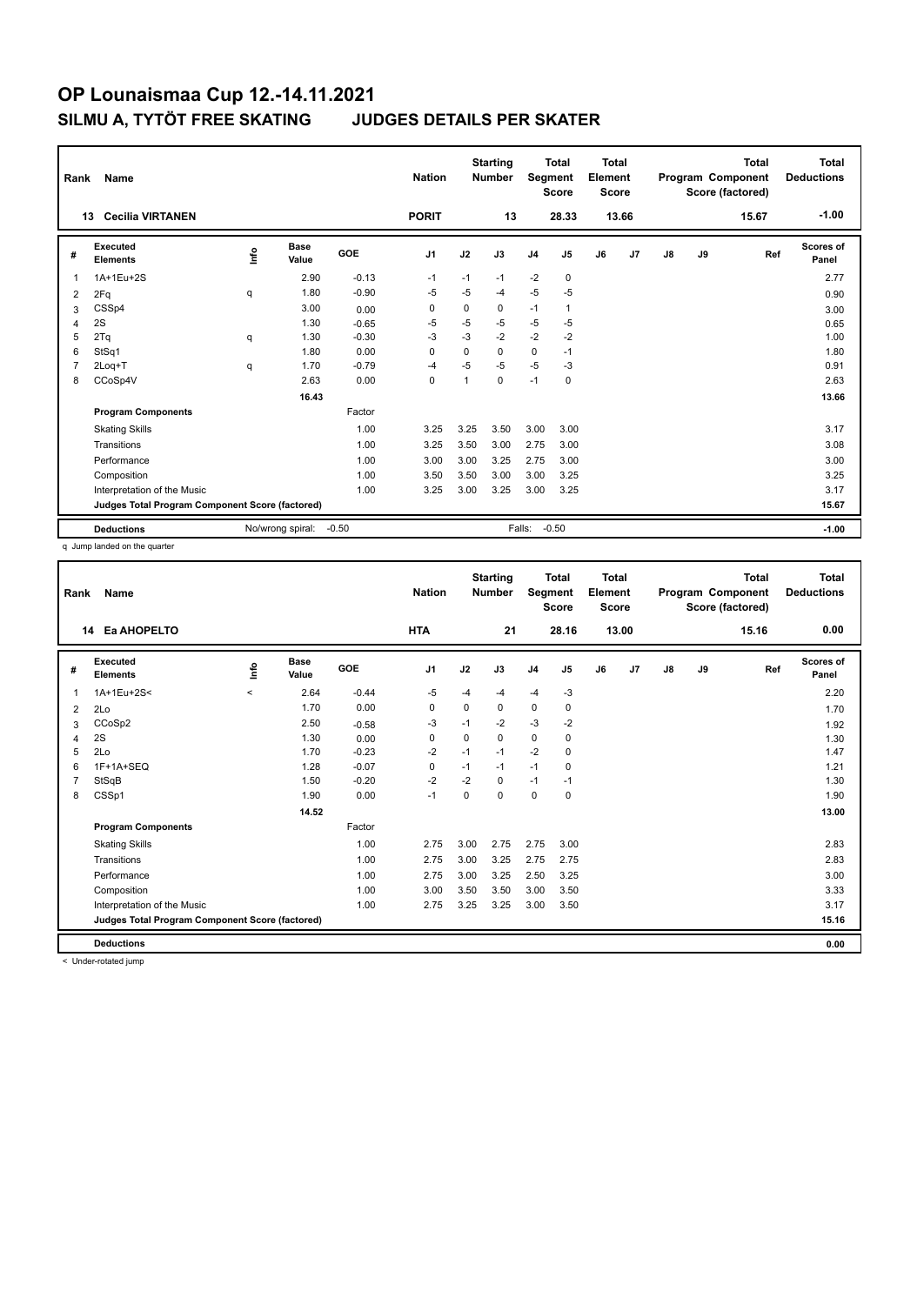| Rank           | Name                                            |      |                      |            | <b>Nation</b>  |             | <b>Starting</b><br><b>Number</b> | Segment        | <b>Total</b><br><b>Score</b> | Total<br>Element<br><b>Score</b> |       |    |    | <b>Total</b><br>Program Component<br>Score (factored) | <b>Total</b><br><b>Deductions</b> |
|----------------|-------------------------------------------------|------|----------------------|------------|----------------|-------------|----------------------------------|----------------|------------------------------|----------------------------------|-------|----|----|-------------------------------------------------------|-----------------------------------|
|                | <b>Emma KANERVA</b><br>15                       |      |                      |            | <b>HTL</b>     |             | 16                               |                | 27.80                        |                                  | 15.63 |    |    | 12.67                                                 | $-0.50$                           |
| #              | Executed<br><b>Elements</b>                     | ١nf٥ | <b>Base</b><br>Value | <b>GOE</b> | J <sub>1</sub> | J2          | J3                               | J <sub>4</sub> | J5                           | J6                               | J7    | J8 | J9 | Ref                                                   | <b>Scores of</b><br>Panel         |
| 1              | 2S                                              |      | 1.30                 | $-0.04$    | 0              | $-1$        | 0                                | $-1$           | $\mathbf 0$                  |                                  |       |    |    |                                                       | 1.26                              |
| 2              | 2F                                              |      | 1.80                 | $-0.90$    | $-5$           | $-5$        | $-5$                             | $-5$           | $-5$                         |                                  |       |    |    |                                                       | 0.90                              |
| 3              | $1A+2T$                                         |      | 2.40                 | $-0.13$    | $-1$           | $-1$        | $-1$                             | $\mathbf 0$    | $-1$                         |                                  |       |    |    |                                                       | 2.27                              |
| 4              | FSSp1                                           |      | 2.00                 | $-0.13$    | $-1$           | 0           | $-1$                             | $-1$           | 0                            |                                  |       |    |    |                                                       | 1.87                              |
| 5              | 2Fq+1Lo+2T                                      | q    | 3.60                 | $-0.36$    | $-2$           | $-2$        | $-3$                             | $-2$           | $-2$                         |                                  |       |    |    |                                                       | 3.24                              |
| 6              | 2Lzq                                            | q    | 2.10                 | $-0.63$    | $-3$           | $-3$        | $-3$                             | $-3$           | $-3$                         |                                  |       |    |    |                                                       | 1.47                              |
| $\overline{7}$ | StSq1                                           |      | 1.80                 | $-0.18$    | 0              | $-1$        | $-1$                             | $-1$           | $-1$                         |                                  |       |    |    |                                                       | 1.62                              |
| 8              | CCoSp3                                          |      | 3.00                 | 0.00       | 0              | $\mathbf 0$ | $\Omega$                         | $-2$           | $\mathbf 0$                  |                                  |       |    |    |                                                       | 3.00                              |
|                |                                                 |      | 18.00                |            |                |             |                                  |                |                              |                                  |       |    |    |                                                       | 15.63                             |
|                | <b>Program Components</b>                       |      |                      | Factor     |                |             |                                  |                |                              |                                  |       |    |    |                                                       |                                   |
|                | <b>Skating Skills</b>                           |      |                      | 1.00       | 2.75           | 2.75        | 2.50                             | 2.25           | 2.50                         |                                  |       |    |    |                                                       | 2.58                              |
|                | Transitions                                     |      |                      | 1.00       | 2.75           | 2.50        | 2.50                             | 2.50           | 2.50                         |                                  |       |    |    |                                                       | 2.50                              |
|                | Performance                                     |      |                      | 1.00       | 3.00           | 2.50        | 2.50                             | 2.25           | 2.50                         |                                  |       |    |    |                                                       | 2.50                              |
|                | Composition                                     |      |                      | 1.00       | 2.75           | 2.75        | 2.25                             | 2.50           | 2.75                         |                                  |       |    |    |                                                       | 2.67                              |
|                | Interpretation of the Music                     |      |                      | 1.00       | 3.00           | 2.50        | 2.50                             | 2.25           | 2.25                         |                                  |       |    |    |                                                       | 2.42                              |
|                | Judges Total Program Component Score (factored) |      |                      |            |                |             |                                  |                |                              |                                  |       |    |    |                                                       | 12.67                             |
|                | <b>Deductions</b>                               |      | Falls:               | $-0.50$    |                |             |                                  |                |                              |                                  |       |    |    |                                                       | $-0.50$                           |

q Jump landed on the quarter

| Rank | Name                                            |          |                      |         | <b>Nation</b>            |          | <b>Starting</b><br><b>Number</b> | Segment        | <b>Total</b><br><b>Score</b> | Total<br>Element<br><b>Score</b> |       |               |    | <b>Total</b><br>Program Component<br>Score (factored) | <b>Total</b><br><b>Deductions</b> |
|------|-------------------------------------------------|----------|----------------------|---------|--------------------------|----------|----------------------------------|----------------|------------------------------|----------------------------------|-------|---------------|----|-------------------------------------------------------|-----------------------------------|
| 16   | Vanessa VILJANEN                                |          |                      |         | <b>PORIT</b>             |          | 7                                |                | 27.67                        |                                  | 12.50 |               |    | 15.17                                                 | 0.00                              |
| #    | Executed<br><b>Elements</b>                     | Linfo    | <b>Base</b><br>Value | GOE     | J1                       | J2       | J3                               | J <sub>4</sub> | J5                           | J6                               | J7    | $\mathsf{J}8$ | J9 | Ref                                                   | <b>Scores of</b><br>Panel         |
| 1    | $2Lz$ !<                                        | $\prec$  | 1.68                 | $-0.61$ | -4                       | $-4$     | $-4$                             | $-3$           | $-3$                         |                                  |       |               |    |                                                       | 1.07                              |
| 2    | 1A                                              |          | 1.10                 | 0.07    | $\mathbf{1}$             | 1        | 0                                | $\mathbf{1}$   | 0                            |                                  |       |               |    |                                                       | 1.17                              |
| 3    | $2Lo < +2T <$                                   | $\prec$  | 2.40                 | $-0.59$ | $-5$                     | $-5$     | $-4$                             | $-3$           | $-4$                         |                                  |       |               |    |                                                       | 1.81                              |
| 4    | CCoSp3                                          |          | 3.00                 | 0.00    | 0                        | $\Omega$ | 0                                | $\mathbf 0$    | 0                            |                                  |       |               |    |                                                       | 3.00                              |
| 5    | 2S+1Eu+2S                                       |          | 3.10                 | 0.00    | $\Omega$                 | $-1$     | $\Omega$                         | $\Omega$       | $\Omega$                     |                                  |       |               |    |                                                       | 3.10                              |
| 6    | 2Lo<                                            | $\hat{}$ | 1.36                 | $-0.41$ | $-3$                     | $-3$     | $-3$                             | $-1$           | $-3$                         |                                  |       |               |    |                                                       | 0.95                              |
| 7    | CSSp                                            |          | 0.00                 | 0.00    | $\overline{\phantom{a}}$ |          |                                  | ÷              |                              |                                  |       |               |    |                                                       | 0.00                              |
| 8    | StSqB                                           |          | 1.50                 | $-0.10$ | $-1$                     | $-1$     | $-2$                             | $\Omega$       | $\mathbf 0$                  |                                  |       |               |    |                                                       | 1.40                              |
|      |                                                 |          | 14.14                |         |                          |          |                                  |                |                              |                                  |       |               |    |                                                       | 12.50                             |
|      | <b>Program Components</b>                       |          |                      | Factor  |                          |          |                                  |                |                              |                                  |       |               |    |                                                       |                                   |
|      | <b>Skating Skills</b>                           |          |                      | 1.00    | 3.25                     | 3.00     | 3.00                             | 3.00           | 4.00                         |                                  |       |               |    |                                                       | 3.08                              |
|      | Transitions                                     |          |                      | 1.00    | 3.25                     | 3.25     | 3.00                             | 3.00           | 3.75                         |                                  |       |               |    |                                                       | 3.17                              |
|      | Performance                                     |          |                      | 1.00    | 3.00                     | 2.75     | 2.75                             | 2.75           | 3.75                         |                                  |       |               |    |                                                       | 2.83                              |
|      | Composition                                     |          |                      | 1.00    | 3.25                     | 3.25     | 2.75                             | 3.00           | 4.00                         |                                  |       |               |    |                                                       | 3.17                              |
|      | Interpretation of the Music                     |          |                      | 1.00    | 3.00                     | 3.00     | 2.50                             | 2.75           | 3.75                         |                                  |       |               |    |                                                       | 2.92                              |
|      | Judges Total Program Component Score (factored) |          |                      |         |                          |          |                                  |                |                              |                                  |       |               |    |                                                       | 15.17                             |
|      | <b>Deductions</b>                               |          |                      |         |                          |          |                                  |                |                              |                                  |       |               |    |                                                       | 0.00                              |

< Under-rotated jump ! Not clear edge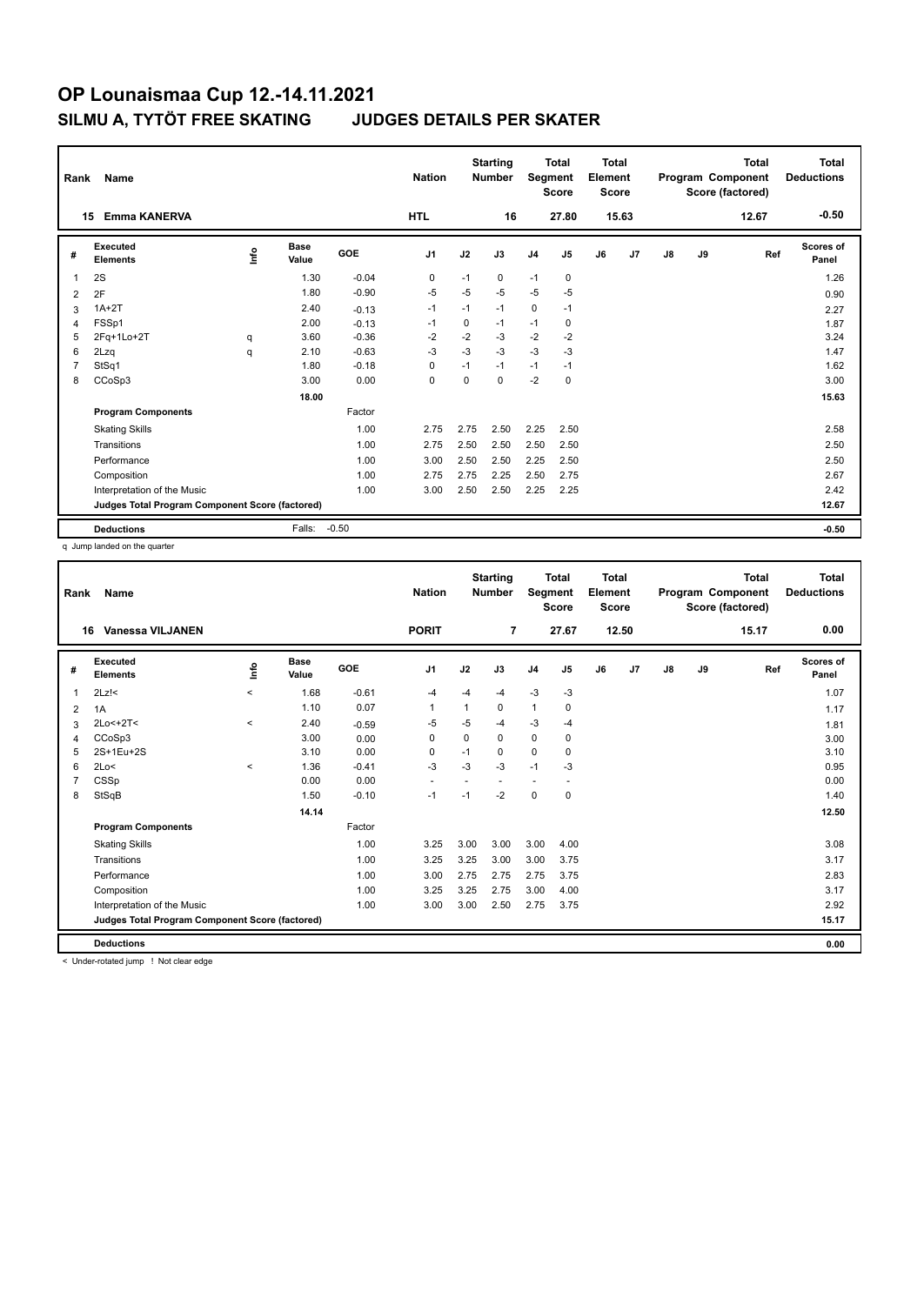| Rank | Name<br>17                                      |         |                      |         | <b>Nation</b>  |      | <b>Starting</b><br><b>Number</b> |                | <b>Total</b><br>Segment<br><b>Score</b> | <b>Total</b><br>Element<br><b>Score</b> |       |    |    | <b>Total</b><br>Program Component<br>Score (factored) | <b>Total</b><br><b>Deductions</b> |
|------|-------------------------------------------------|---------|----------------------|---------|----------------|------|----------------------------------|----------------|-----------------------------------------|-----------------------------------------|-------|----|----|-------------------------------------------------------|-----------------------------------|
|      | Anastasia KASKO                                 |         |                      |         | <b>HTL</b>     |      | 8                                |                | 27.65                                   |                                         | 13.90 |    |    | 13.75                                                 | 0.00                              |
| #    | Executed<br><b>Elements</b>                     | lnfo    | <b>Base</b><br>Value | GOE     | J <sub>1</sub> | J2   | J3                               | J <sub>4</sub> | J <sub>5</sub>                          | J6                                      | J7    | J8 | J9 | Ref                                                   | Scores of<br>Panel                |
| 1    | 2Lo                                             |         | 1.70                 | 0.00    | $-1$           | 0    | 0                                | $\mathbf{1}$   | $\mathbf 0$                             |                                         |       |    |    |                                                       | 1.70                              |
| 2    | 2Lz<+1Eu+2S<                                    | $\prec$ | 3.22                 | $-0.78$ | -5             | $-5$ | $-5$                             | $-4$           | $-4$                                    |                                         |       |    |    |                                                       | 2.44                              |
| 3    | 1A                                              |         | 1.10                 | 0.00    | 0              | 1    | $\Omega$                         | 0              | 0                                       |                                         |       |    |    |                                                       | 1.10                              |
| 4    | $2Fe+2T5$                                       | $\,<\,$ | 2.12                 | $-0.54$ | $-5$           | $-5$ | $-5$                             | $-5$           | $-5$                                    |                                         |       |    |    |                                                       | 1.58                              |
| 5    | CSS <sub>p2</sub>                               |         | 2.30                 | $-0.15$ | $-1$           | 0    | $-1$                             | $-2$           | $\mathbf 0$                             |                                         |       |    |    |                                                       | 2.15                              |
| 6    | 2Lz<                                            | $\prec$ | 1.68                 | $-0.50$ | -3             | $-2$ | $-3$                             | $-4$           | $-3$                                    |                                         |       |    |    |                                                       | 1.18                              |
|      | StSqB                                           |         | 1.50                 | $-0.25$ | $-2$           | $-2$ | $-1$                             | $-2$           | $-1$                                    |                                         |       |    |    |                                                       | 1.25                              |
| 8    | CCoSp2                                          |         | 2.50                 | 0.00    | $\mathbf 0$    | 0    | $\Omega$                         | $-2$           | $\mathbf 0$                             |                                         |       |    |    |                                                       | 2.50                              |
|      |                                                 |         | 16.12                |         |                |      |                                  |                |                                         |                                         |       |    |    |                                                       | 13.90                             |
|      | <b>Program Components</b>                       |         |                      | Factor  |                |      |                                  |                |                                         |                                         |       |    |    |                                                       |                                   |
|      | <b>Skating Skills</b>                           |         |                      | 1.00    | 3.00           | 2.75 | 2.50                             | 2.75           | 3.25                                    |                                         |       |    |    |                                                       | 2.83                              |
|      | Transitions                                     |         |                      | 1.00    | 3.00           | 3.00 | 2.25                             | 3.00           | 3.00                                    |                                         |       |    |    |                                                       | 3.00                              |
|      | Performance                                     |         |                      | 1.00    | 2.50           | 2.50 | 2.50                             | 2.25           | 3.25                                    |                                         |       |    |    |                                                       | 2.50                              |
|      | Composition                                     |         |                      | 1.00    | 2.75           | 2.75 | 2.50                             | 2.50           | 3.50                                    |                                         |       |    |    |                                                       | 2.67                              |
|      | Interpretation of the Music                     |         |                      | 1.00    | 2.75           | 2.75 | 2.75                             | 2.25           | 3.25                                    |                                         |       |    |    |                                                       | 2.75                              |
|      | Judges Total Program Component Score (factored) |         |                      |         |                |      |                                  |                |                                         |                                         |       |    |    |                                                       | 13.75                             |
|      | <b>Deductions</b>                               |         |                      |         |                |      |                                  |                |                                         |                                         |       |    |    |                                                       | 0.00                              |

< Under-rotated jump e Wrong edge

| Rank           | Name                                            |          |                      |         | <b>Nation</b>  |          | <b>Starting</b><br><b>Number</b> | Segment        | <b>Total</b><br><b>Score</b> | <b>Total</b><br>Element<br><b>Score</b> |                |               |    | <b>Total</b><br>Program Component<br>Score (factored) | <b>Total</b><br><b>Deductions</b> |
|----------------|-------------------------------------------------|----------|----------------------|---------|----------------|----------|----------------------------------|----------------|------------------------------|-----------------------------------------|----------------|---------------|----|-------------------------------------------------------|-----------------------------------|
|                | Aini HAKKARAINEN<br>18                          |          |                      |         | <b>TTK</b>     |          | 24                               |                | 27.62                        |                                         | 12.36          |               |    | 15.26                                                 | 0.00                              |
| #              | Executed<br><b>Elements</b>                     | lnfo     | <b>Base</b><br>Value | GOE     | J <sub>1</sub> | J2       | J3                               | J <sub>4</sub> | J5                           | J6                                      | J <sub>7</sub> | $\mathsf{J}8$ | J9 | Ref                                                   | <b>Scores of</b><br>Panel         |
| 1              | $1A+2Lo<$                                       | $\hat{}$ | 2.46                 | $-0.36$ | -3             | $-3$     | $-3$                             | $-2$           | $-2$                         |                                         |                |               |    |                                                       | 2.10                              |
| 2              | 2F<                                             | $\hat{}$ | 1.44                 | $-0.34$ | -3             | -3       | $-2$                             | $-1$           | -2                           |                                         |                |               |    |                                                       | 1.10                              |
| 3              | FCSS <sub>p2</sub>                              |          | 2.30                 | $-0.46$ | -3             | $-3$     | $-1$                             | $-2$           | $-1$                         |                                         |                |               |    |                                                       | 1.84                              |
|                | 2F<                                             | $\prec$  | 1.44                 | $-0.38$ | -3             | -3       | $-3$                             | $-2$           | $-2$                         |                                         |                |               |    |                                                       | 1.06                              |
| 5              | StSqB                                           |          | 1.50                 | $-0.05$ | 0              | $\Omega$ | $-1$                             | 0              | $-1$                         |                                         |                |               |    |                                                       | 1.45                              |
| 6              | 2S                                              |          | 1.30                 | $-0.52$ | $-4$           | $-4$     | $-3$                             | $-4$           | $-4$                         |                                         |                |               |    |                                                       | 0.78                              |
| $\overline{7}$ | 2Lo                                             |          | 1.70                 | $-0.17$ | $-1$           | $-1$     | $-1$                             | $-1$           | 0                            |                                         |                |               |    |                                                       | 1.53                              |
| 8              | CCoSp3                                          |          | 3.00                 | $-0.50$ | $-2$           | $-2$     | $-1$                             | $-2$           | $-1$                         |                                         |                |               |    |                                                       | 2.50                              |
|                |                                                 |          | 15.14                |         |                |          |                                  |                |                              |                                         |                |               |    |                                                       | 12.36                             |
|                | <b>Program Components</b>                       |          |                      | Factor  |                |          |                                  |                |                              |                                         |                |               |    |                                                       |                                   |
|                | <b>Skating Skills</b>                           |          |                      | 1.00    | 3.25           | 3.50     | 3.00                             | 3.25           | 3.00                         |                                         |                |               |    |                                                       | 3.17                              |
|                | Transitions                                     |          |                      | 1.00    | 3.00           | 3.25     | 2.75                             | 3.25           | 3.00                         |                                         |                |               |    |                                                       | 3.08                              |
|                | Performance                                     |          |                      | 1.00    | 3.00           | 3.00     | 2.50                             | 3.00           | 2.75                         |                                         |                |               |    |                                                       | 2.92                              |
|                | Composition                                     |          |                      | 1.00    | 3.25           | 3.50     | 2.50                             | 3.25           | 3.00                         |                                         |                |               |    |                                                       | 3.17                              |
|                | Interpretation of the Music                     |          |                      | 1.00    | 3.00           | 3.00     | 2.75                             | 3.25           | 2.75                         |                                         |                |               |    |                                                       | 2.92                              |
|                | Judges Total Program Component Score (factored) |          |                      |         |                |          |                                  |                |                              |                                         |                |               |    |                                                       | 15.26                             |
|                | <b>Deductions</b>                               |          |                      |         |                |          |                                  |                |                              |                                         |                |               |    |                                                       | 0.00                              |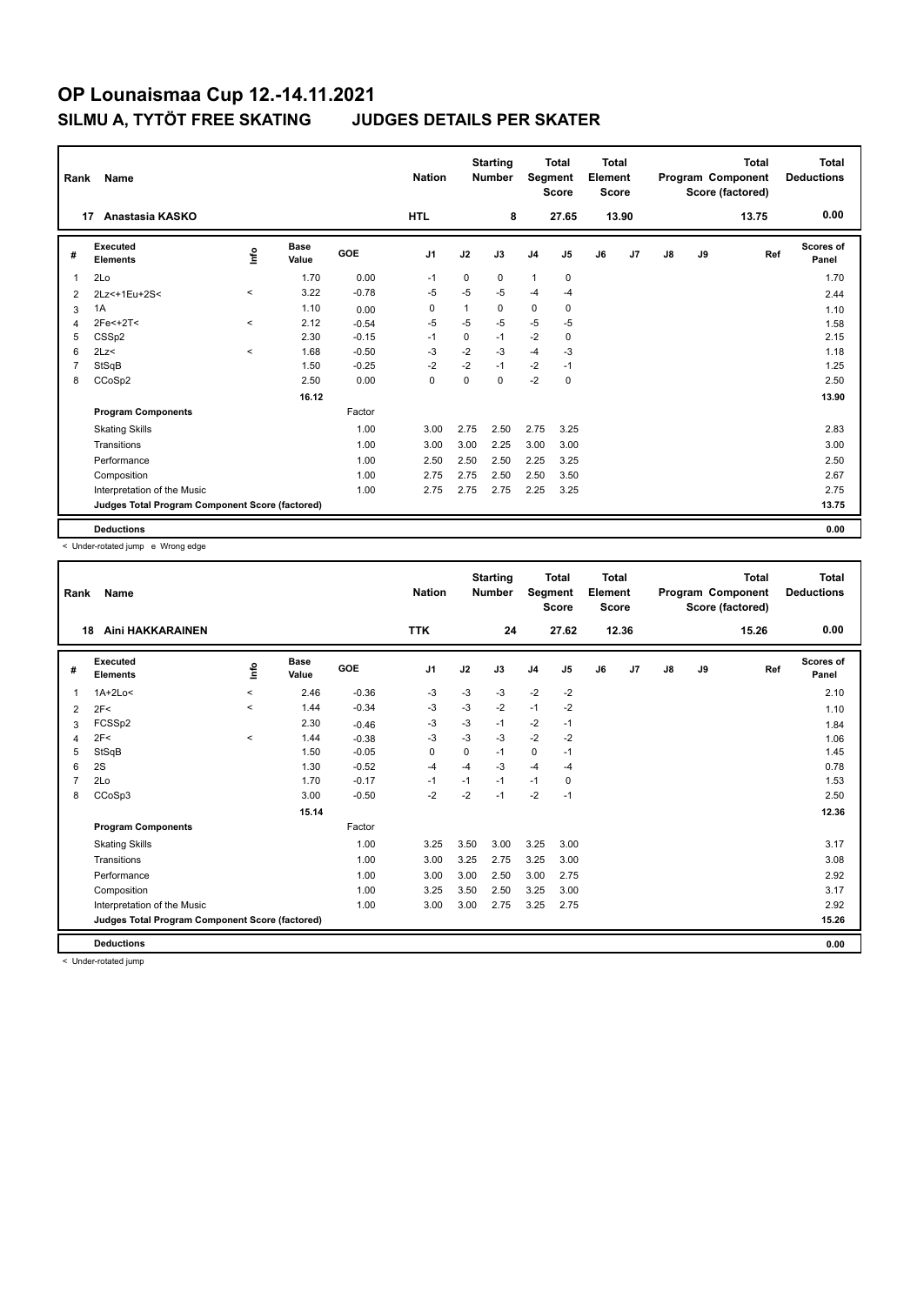| Rank           | Name                                            | <b>Nation</b> |                      | <b>Starting</b><br><b>Number</b> | Segment        | <b>Total</b><br><b>Score</b> | <b>Total</b><br>Element<br><b>Score</b> |                |                |    | <b>Total</b><br>Program Component<br>Score (factored) | <b>Total</b><br><b>Deductions</b> |    |       |                    |
|----------------|-------------------------------------------------|---------------|----------------------|----------------------------------|----------------|------------------------------|-----------------------------------------|----------------|----------------|----|-------------------------------------------------------|-----------------------------------|----|-------|--------------------|
|                | <b>Sofia ILVONEN</b><br>19                      |               |                      |                                  | <b>ETK</b>     |                              | 3                                       |                | 27.57          |    | 13.49                                                 |                                   |    | 16.08 | $-2.00$            |
| #              | Executed<br><b>Elements</b>                     | ١nf٥          | <b>Base</b><br>Value | GOE                              | J <sub>1</sub> | J2                           | J3                                      | J <sub>4</sub> | J <sub>5</sub> | J6 | J <sub>7</sub>                                        | J8                                | J9 | Ref   | Scores of<br>Panel |
| $\overline{1}$ | 2Lo                                             |               | 1.70                 | $-0.85$                          | $-5$           | $-5$                         | $-5$                                    | $-5$           | $-5$           |    |                                                       |                                   |    |       | 0.85               |
| $\overline{2}$ | $2Lz<+2T$                                       | $\prec$       | 2.98                 | $-0.45$                          | $-4$           | $-3$                         | $-3$                                    | $-2$           | $-2$           |    |                                                       |                                   |    |       | 2.53               |
| 3              | 1A                                              |               | 1.10                 | 0.00                             | 0              | $\Omega$                     | $\Omega$                                | $\mathbf 0$    | 0              |    |                                                       |                                   |    |       | 1.10               |
| 4              | FSSp2                                           |               | 2.30                 | $-0.08$                          | $-1$           | $-2$                         | $\mathbf{1}$                            | 0              | 0              |    |                                                       |                                   |    |       | 2.22               |
| 5              | StSq1                                           |               | 1.80                 | 0.00                             | $-1$           | $\Omega$                     | $\Omega$                                | $\mathbf{1}$   | 0              |    |                                                       |                                   |    |       | 1.80               |
| 6              | 2F!<+2Lo<<                                      | <<            | 1.94                 | $-0.72$                          | $-5$           | $-5$                         | $-5$                                    | $-5$           | $-5$           |    |                                                       |                                   |    |       | 1.22               |
| $\overline{7}$ | 2T                                              |               | 1.30                 | $-0.13$                          | $\mathbf 0$    | $-1$                         | $-1$                                    | $-1$           | $-1$           |    |                                                       |                                   |    |       | 1.17               |
| 8              | CCoSp3                                          |               | 3.00                 | $-0.40$                          | $-2$           | $-1$                         | $-1$                                    | $-2$           | $\mathbf 0$    |    |                                                       |                                   |    |       | 2.60               |
|                |                                                 |               | 16.12                |                                  |                |                              |                                         |                |                |    |                                                       |                                   |    |       | 13.49              |
|                | <b>Program Components</b>                       |               |                      | Factor                           |                |                              |                                         |                |                |    |                                                       |                                   |    |       |                    |
|                | <b>Skating Skills</b>                           |               |                      | 1.00                             | 3.00           | 3.25                         | 2.75                                    | 3.00           | 3.50           |    |                                                       |                                   |    |       | 3.08               |
|                | Transitions                                     |               |                      | 1.00                             | 3.25           | 3.00                         | 3.25                                    | 3.25           | 3.25           |    |                                                       |                                   |    |       | 3.25               |
|                | Performance                                     |               |                      | 1.00                             | 2.75           | 3.25                         | 3.00                                    | 2.75           | 3.50           |    |                                                       |                                   |    |       | 3.00               |
|                | Composition                                     |               |                      | 1.00                             | 3.50           | 3.50                         | 3.50                                    | 3.00           | 3.75           |    |                                                       |                                   |    |       | 3.50               |
|                | Interpretation of the Music                     |               |                      | 1.00                             | 3.25           | 3.25                         | 3.00                                    | 3.25           | 3.50           |    |                                                       |                                   |    |       | 3.25               |
|                | Judges Total Program Component Score (factored) |               |                      |                                  |                |                              |                                         |                |                |    |                                                       |                                   |    |       | 16.08              |
|                | <b>Deductions</b>                               |               | Time violation:      | $-1.00$                          |                |                              |                                         | Falls:         | $-1.00$        |    |                                                       |                                   |    |       | $-2.00$            |

< Under-rotated jump << Downgraded jump ! Not clear edge

| Rank           | Name                                            |             |                      |         | <b>Nation</b>  |             | <b>Starting</b><br><b>Number</b> | Segment        | <b>Total</b><br><b>Score</b> | <b>Total</b><br>Element<br><b>Score</b> |       |               |    | <b>Total</b><br>Program Component<br>Score (factored) | <b>Total</b><br><b>Deductions</b> |
|----------------|-------------------------------------------------|-------------|----------------------|---------|----------------|-------------|----------------------------------|----------------|------------------------------|-----------------------------------------|-------|---------------|----|-------------------------------------------------------|-----------------------------------|
| 20             | Nea MITIKKA                                     |             |                      |         | <b>PORIT</b>   |             | 31                               |                | 27.25                        |                                         | 12.83 |               |    | 14.92                                                 | $-0.50$                           |
| #              | Executed<br><b>Elements</b>                     | <u>lnfo</u> | <b>Base</b><br>Value | GOE     | J <sub>1</sub> | J2          | J3                               | J <sub>4</sub> | J5                           | J6                                      | J7    | $\mathsf{J}8$ | J9 | Ref                                                   | <b>Scores of</b><br>Panel         |
| 1              | 1A                                              |             | 1.10                 | 0.00    | 0              | $\mathbf 0$ | 0                                | $\mathbf 0$    | $\mathbf 0$                  |                                         |       |               |    |                                                       | 1.10                              |
| 2              | FSSp1                                           |             | 2.00                 | $-0.47$ | -3             | $-3$        | $-2$                             | $-2$           | $-1$                         |                                         |       |               |    |                                                       | 1.53                              |
| 3              | $2S+2T<$                                        | $\prec$     | 2.34                 | $-0.43$ | $-4$           | $-3$        | $-4$                             | $-3$           | $-2$                         |                                         |       |               |    |                                                       | 1.91                              |
| 4              | 2F<                                             | $\prec$     | 1.44                 | $-0.43$ | $-4$           | $-3$        | $-3$                             | $-1$           | $-3$                         |                                         |       |               |    |                                                       | 1.01                              |
| 5              | StSqB                                           |             | 1.50                 | $-0.05$ | $-2$           | $\mathbf 0$ | $-1$                             | 0              | 0                            |                                         |       |               |    |                                                       | 1.45                              |
| 6              | 2T                                              |             | 1.30                 | $-0.17$ | $-2$           | $-1$        | $-2$                             | $-1$           | $-1$                         |                                         |       |               |    |                                                       | 1.13                              |
| $\overline{7}$ | CCoSp1                                          |             | 2.00                 | $-0.20$ | $-1$           | $-1$        | $-1$                             | $-2$           | $\mathbf 0$                  |                                         |       |               |    |                                                       | 1.80                              |
| 8              | 1A+1Eu+2S                                       |             | 2.90                 | 0.00    | $\mathbf 0$    | $-1$        | $\Omega$                         | $\mathbf 0$    | $\mathbf 0$                  |                                         |       |               |    |                                                       | 2.90                              |
|                |                                                 |             | 14.58                |         |                |             |                                  |                |                              |                                         |       |               |    |                                                       | 12.83                             |
|                | <b>Program Components</b>                       |             |                      | Factor  |                |             |                                  |                |                              |                                         |       |               |    |                                                       |                                   |
|                | <b>Skating Skills</b>                           |             |                      | 1.00    | 2.75           | 3.25        | 2.50                             | 2.75           | 3.00                         |                                         |       |               |    |                                                       | 2.83                              |
|                | Transitions                                     |             |                      | 1.00    | 2.50           | 3.00        | 2.75                             | 3.25           | 3.00                         |                                         |       |               |    |                                                       | 2.92                              |
|                | Performance                                     |             |                      | 1.00    | 2.75           | 2.75        | 2.50                             | 3.25           | 3.50                         |                                         |       |               |    |                                                       | 2.92                              |
|                | Composition                                     |             |                      | 1.00    | 3.00           | 3.25        | 3.00                             | 3.25           | 3.25                         |                                         |       |               |    |                                                       | 3.17                              |
|                | Interpretation of the Music                     |             |                      | 1.00    | 2.75           | 3.00        | 3.00                             | 3.25           | 3.25                         |                                         |       |               |    |                                                       | 3.08                              |
|                | Judges Total Program Component Score (factored) |             |                      |         |                |             |                                  |                |                              |                                         |       |               |    |                                                       | 14.92                             |
|                | <b>Deductions</b>                               |             | No/wrong spiral:     | $-0.50$ |                |             |                                  |                |                              |                                         |       |               |    |                                                       | $-0.50$                           |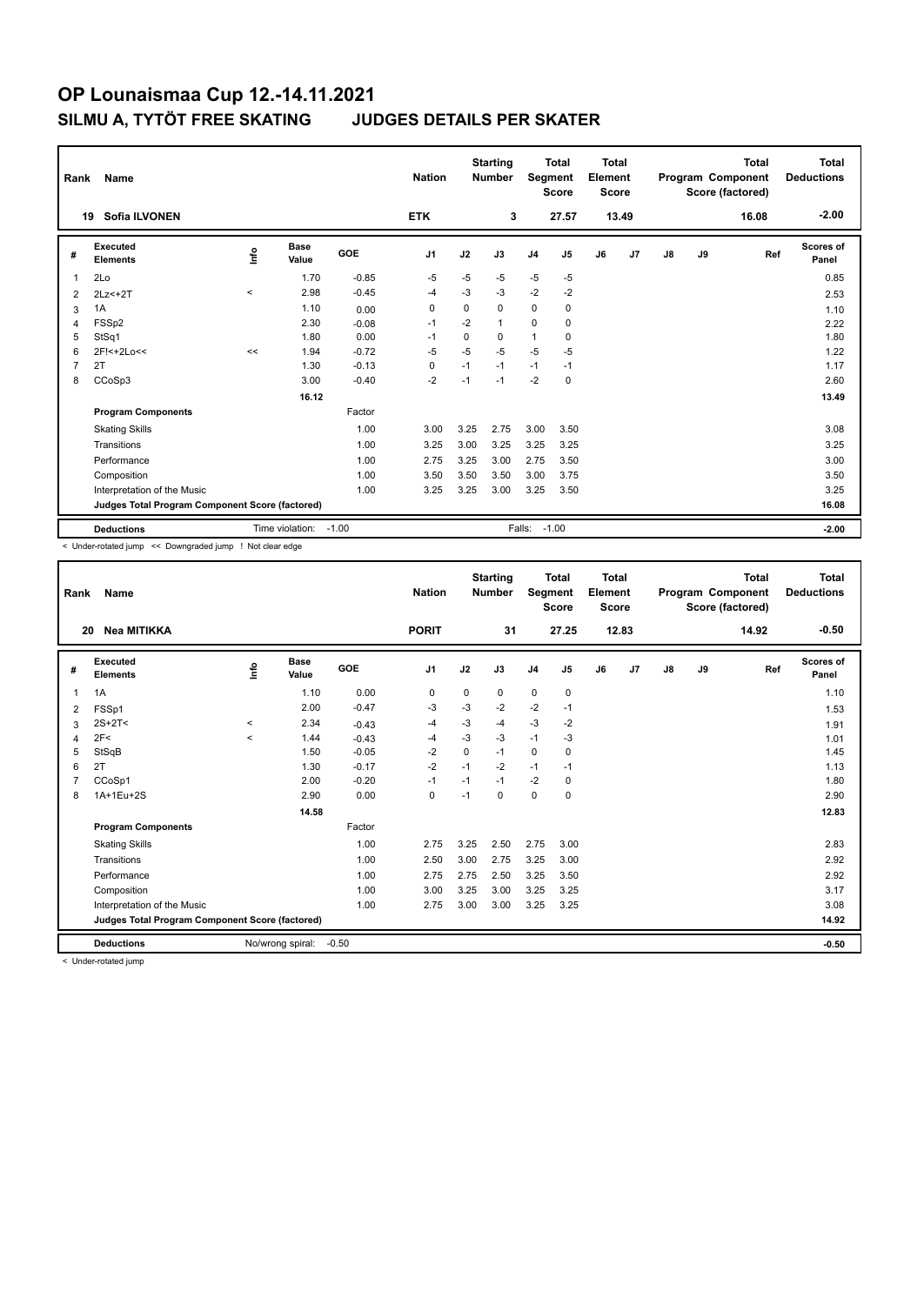| Rank | Name                                            |                          |                      |         | <b>Nation</b>  |      | <b>Starting</b><br><b>Number</b> | <b>Segment</b> | <b>Total</b><br><b>Score</b> | <b>Total</b><br>Element<br><b>Score</b> |       |               |    | <b>Total</b><br>Program Component<br>Score (factored) | <b>Total</b><br><b>Deductions</b> |
|------|-------------------------------------------------|--------------------------|----------------------|---------|----------------|------|----------------------------------|----------------|------------------------------|-----------------------------------------|-------|---------------|----|-------------------------------------------------------|-----------------------------------|
| 21   | <b>Netta VALKAMA</b>                            |                          |                      |         | <b>PORIT</b>   |      | 17                               |                | 27.12                        |                                         | 13.37 |               |    | 15.25                                                 | $-1.50$                           |
| #    | Executed<br><b>Elements</b>                     | ١nf٥                     | <b>Base</b><br>Value | GOE     | J <sub>1</sub> | J2   | J3                               | J <sub>4</sub> | J5                           | J6                                      | J7    | $\mathsf{J}8$ | J9 | Ref                                                   | Scores of<br>Panel                |
| 1    | 2Lz                                             | $\overline{\phantom{a}}$ | 1.68                 | $-0.34$ | $-3$           | $-2$ | $-2$                             | $-2$           | $-2$                         |                                         |       |               |    |                                                       | 1.34                              |
| 2    | FSSp3                                           |                          | 2.60                 | $-0.09$ | 0              | 0    | $-1$                             | $-1$           | 0                            |                                         |       |               |    |                                                       | 2.51                              |
| 3    | 1A+1Eu+2S                                       |                          | 2.90                 | 0.00    | 0              | $-1$ | 0                                | $\mathbf 0$    | 0                            |                                         |       |               |    |                                                       | 2.90                              |
| 4    | CCoSp4V                                         |                          | 2.63                 | 0.00    | 0              | 0    | 2                                | 0              | 0                            |                                         |       |               |    |                                                       | 2.63                              |
| 5    | $2S+2T<$                                        | $\,<$                    | 2.34                 | $-0.65$ | $-5$           | $-5$ | $-5$                             | $-5$           | $-5$                         |                                         |       |               |    |                                                       | 1.69                              |
| 6    | 2Lo<                                            | $\checkmark$             | 1.36                 | $-0.68$ | $-5$           | $-5$ | $-5$                             | $-5$           | $-5$                         |                                         |       |               |    |                                                       | 0.68                              |
| 7    | 2F<<                                            | <<                       | 0.50                 | $-0.18$ | $-4$           | -3   | $-4$                             | $-4$           | $-3$                         |                                         |       |               |    |                                                       | 0.32                              |
| 8    | StSqB                                           |                          | 1.50                 | $-0.20$ | $-1$           | $-2$ | $-2$                             | $-1$           | $-1$                         |                                         |       |               |    |                                                       | 1.30                              |
|      |                                                 |                          | 15.51                |         |                |      |                                  |                |                              |                                         |       |               |    |                                                       | 13.37                             |
|      | <b>Program Components</b>                       |                          |                      | Factor  |                |      |                                  |                |                              |                                         |       |               |    |                                                       |                                   |
|      | <b>Skating Skills</b>                           |                          |                      | 1.00    | 3.50           | 3.25 | 3.75                             | 3.00           | 3.00                         |                                         |       |               |    |                                                       | 3.25                              |
|      | Transitions                                     |                          |                      | 1.00    | 3.00           | 3.00 | 3.25                             | 3.00           | 2.75                         |                                         |       |               |    |                                                       | 3.00                              |
|      | Performance                                     |                          |                      | 1.00    | 2.75           | 2.75 | 3.00                             | 2.75           | 2.75                         |                                         |       |               |    |                                                       | 2.75                              |
|      | Composition                                     |                          |                      | 1.00    | 3.25           | 3.25 | 3.00                             | 3.25           | 3.25                         |                                         |       |               |    |                                                       | 3.25                              |
|      | Interpretation of the Music                     |                          |                      | 1.00    | 3.25           | 3.00 | 2.75                             | 3.00           | 3.00                         |                                         |       |               |    |                                                       | 3.00                              |
|      | Judges Total Program Component Score (factored) |                          |                      |         |                |      |                                  |                |                              |                                         |       |               |    |                                                       | 15.25                             |
|      | <b>Deductions</b>                               |                          | No/wrong spiral:     | $-0.50$ |                |      |                                  | Falls:         | $-1.00$                      |                                         |       |               |    |                                                       | $-1.50$                           |

< Under-rotated jump << Downgraded jump

| Rank | Name                                            |         |                      |         | <b>Nation</b>  |                | <b>Starting</b><br><b>Number</b> | Segment        | <b>Total</b><br><b>Score</b> | <b>Total</b><br>Element<br>Score |       |               |    | <b>Total</b><br>Program Component<br>Score (factored) | <b>Total</b><br><b>Deductions</b> |
|------|-------------------------------------------------|---------|----------------------|---------|----------------|----------------|----------------------------------|----------------|------------------------------|----------------------------------|-------|---------------|----|-------------------------------------------------------|-----------------------------------|
|      | <b>Lotta PELTONIEMI</b><br>22                   |         |                      |         | <b>SCT</b>     |                | 19                               |                | 26.54                        |                                  | 13.62 |               |    | 13.92                                                 | $-1.00$                           |
| #    | Executed<br><b>Elements</b>                     | ١nf٥    | <b>Base</b><br>Value | GOE     | J1             | J2             | J3                               | J <sub>4</sub> | J5                           | J6                               | J7    | $\mathsf{J}8$ | J9 | Ref                                                   | <b>Scores of</b><br>Panel         |
| 1    | 2Lo                                             |         | 1.70                 | $-0.85$ | -5             | $-5$           | $-5$                             | $-5$           | -5                           |                                  |       |               |    |                                                       | 0.85                              |
| 2    | 1A+1Eu+2S                                       |         | 2.90                 | $-0.17$ | $-1$           | $-2$           | $-2$                             | $-1$           | $-1$                         |                                  |       |               |    |                                                       | 2.73                              |
| 3    | 2F<                                             | $\,<$   | 1.44                 | $-0.72$ | -5             | -5             | -5                               | -5             | -5                           |                                  |       |               |    |                                                       | 0.72                              |
| 4    | CSSp3                                           |         | 2.60                 | 0.43    | $\overline{2}$ | $\overline{2}$ | $\mathbf{1}$                     | $\overline{2}$ | 0                            |                                  |       |               |    |                                                       | 3.03                              |
| 5    | 2Tq                                             | q       | 1.30                 | $-0.26$ | $-2$           | $-2$           | $-2$                             | $-2$           | $-2$                         |                                  |       |               |    |                                                       | 1.04                              |
| 6    | 2S<+1A+SEQ                                      | $\prec$ | 1.71                 | $-0.33$ | $-4$           | $-4$           | $-2$                             | $-3$           | $-2$                         |                                  |       |               |    |                                                       | 1.38                              |
|      | CCoSp3V                                         |         | 2.25                 | 0.00    | 0              | $\Omega$       | 0                                | $\mathbf 0$    | 0                            |                                  |       |               |    |                                                       | 2.25                              |
| 8    | StSq1                                           |         | 1.80                 | $-0.18$ | $-2$           | $-1$           | $-1$                             | $\mathbf 0$    | $-1$                         |                                  |       |               |    |                                                       | 1.62                              |
|      |                                                 |         | 15.70                |         |                |                |                                  |                |                              |                                  |       |               |    |                                                       | 13.62                             |
|      | <b>Program Components</b>                       |         |                      | Factor  |                |                |                                  |                |                              |                                  |       |               |    |                                                       |                                   |
|      | <b>Skating Skills</b>                           |         |                      | 1.00    | 2.75           | 2.75           | 2.75                             | 2.50           | 2.75                         |                                  |       |               |    |                                                       | 2.75                              |
|      | Transitions                                     |         |                      | 1.00    | 2.75           | 2.75           | 2.75                             | 2.75           | 3.00                         |                                  |       |               |    |                                                       | 2.75                              |
|      | Performance                                     |         |                      | 1.00    | 2.75           | 2.50           | 2.50                             | 2.50           | 3.00                         |                                  |       |               |    |                                                       | 2.58                              |
|      | Composition                                     |         |                      | 1.00    | 3.00           | 2.75           | 2.50                             | 3.00           | 3.00                         |                                  |       |               |    |                                                       | 2.92                              |
|      | Interpretation of the Music                     |         |                      | 1.00    | 3.00           | 2.50           | 2.75                             | 3.00           | 3.25                         |                                  |       |               |    |                                                       | 2.92                              |
|      | Judges Total Program Component Score (factored) |         |                      |         |                |                |                                  |                |                              |                                  |       |               |    |                                                       | 13.92                             |
|      | <b>Deductions</b>                               |         | Falls:               | $-1.00$ |                |                |                                  |                |                              |                                  |       |               |    |                                                       | $-1.00$                           |

< Under-rotated jump q Jump landed on the quarter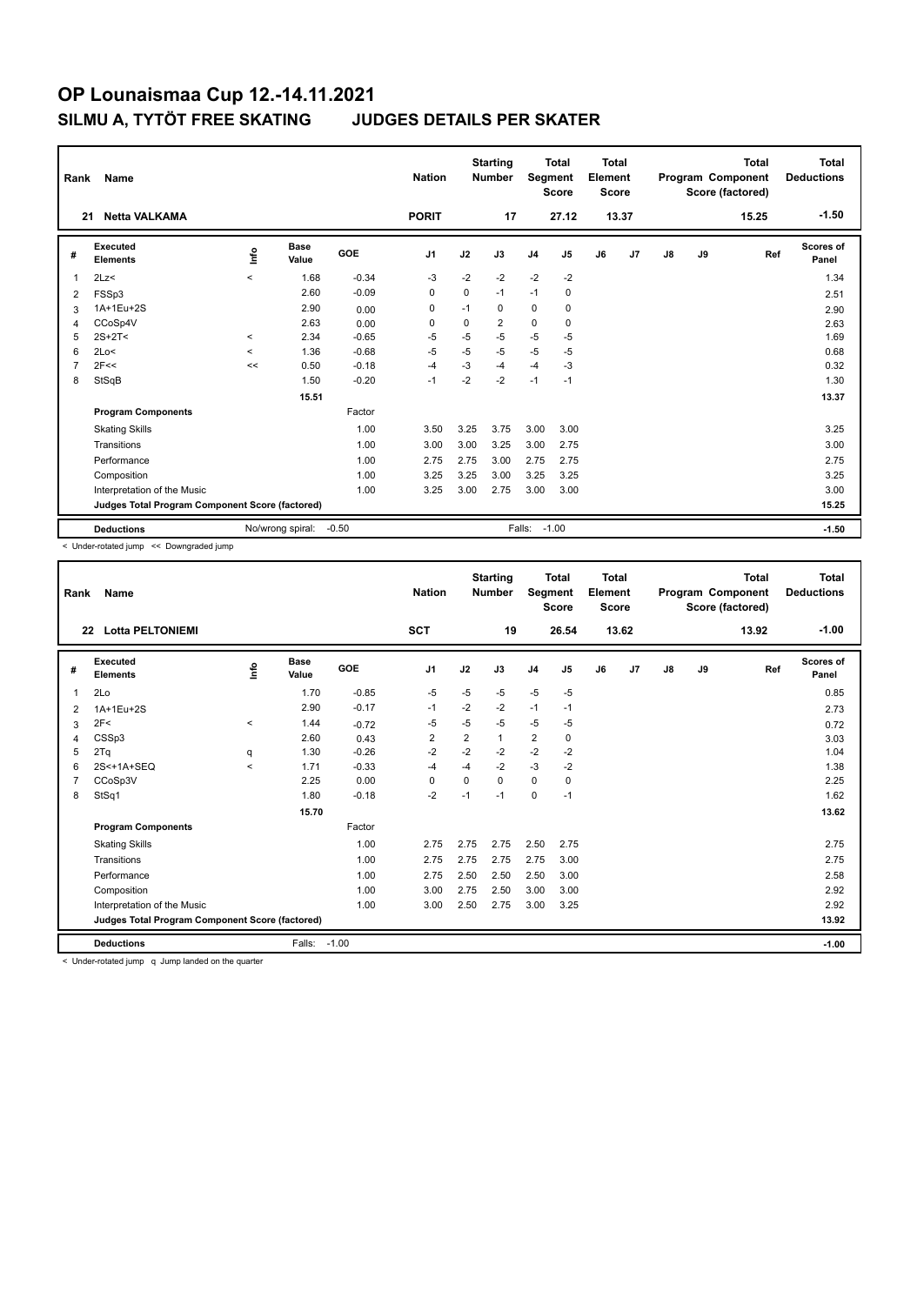| Rank           | Name                                            |         |                      |            | <b>Nation</b>  |             | <b>Starting</b><br><b>Number</b> | Segment        | <b>Total</b><br><b>Score</b> | <b>Total</b><br>Element<br><b>Score</b> |       |    |    | <b>Total</b><br>Program Component<br>Score (factored) | Total<br><b>Deductions</b> |
|----------------|-------------------------------------------------|---------|----------------------|------------|----------------|-------------|----------------------------------|----------------|------------------------------|-----------------------------------------|-------|----|----|-------------------------------------------------------|----------------------------|
|                | <b>Veera NIKKANEN</b><br>23                     |         |                      |            | <b>EVT</b>     |             | 12                               |                | 26.03                        |                                         | 12.95 |    |    | 13.08                                                 | 0.00                       |
| #              | Executed<br><b>Elements</b>                     | lnfo    | <b>Base</b><br>Value | <b>GOE</b> | J <sub>1</sub> | J2          | J3                               | J <sub>4</sub> | J <sub>5</sub>               | J6                                      | J7    | J8 | J9 | Ref                                                   | <b>Scores of</b><br>Panel  |
| 1              | 1A+1Eu+2S                                       |         | 2.90                 | 0.00       | 0              | $\mathbf 0$ | 0                                | $\mathbf 0$    | $\mathbf 0$                  |                                         |       |    |    |                                                       | 2.90                       |
| 2              | 2F<                                             | $\,<$   | 1.44                 | $-0.38$    | $-3$           | $-3$        | $-3$                             | $-2$           | $-2$                         |                                         |       |    |    |                                                       | 1.06                       |
| 3              | $2Lz$ !<                                        | $\prec$ | 1.68                 | $-0.67$    | -4             | $-4$        | $-4$                             | $-4$           | $-4$                         |                                         |       |    |    |                                                       | 1.01                       |
| 4              | FCSSp1                                          |         | 1.90                 | $-0.38$    | $-2$           | $-3$        | $-2$                             | $-2$           | $-1$                         |                                         |       |    |    |                                                       | 1.52                       |
| 5              | 2S+1A+SEQ                                       |         | 1.92                 | $-0.09$    | $-1$           | $-1$        | 0                                | $-1$           | 0                            |                                         |       |    |    |                                                       | 1.83                       |
| 6              | 2Log                                            | q       | 1.70                 | $-0.45$    | -3             | $-3$        | $-2$                             | $-4$           | $-2$                         |                                         |       |    |    |                                                       | 1.25                       |
| $\overline{7}$ | StSqB                                           |         | 1.50                 | $-0.20$    | $-2$           | $-1$        | $-1$                             | $-2$           | $-1$                         |                                         |       |    |    |                                                       | 1.30                       |
| 8              | CCoSp2                                          |         | 2.50                 | $-0.42$    | $-2$           | $-1$        | $-1$                             | $-4$           | $-2$                         |                                         |       |    |    |                                                       | 2.08                       |
|                |                                                 |         | 15.54                |            |                |             |                                  |                |                              |                                         |       |    |    |                                                       | 12.95                      |
|                | <b>Program Components</b>                       |         |                      | Factor     |                |             |                                  |                |                              |                                         |       |    |    |                                                       |                            |
|                | <b>Skating Skills</b>                           |         |                      | 1.00       | 2.50           | 2.75        | 2.75                             | 2.25           | 2.50                         |                                         |       |    |    |                                                       | 2.58                       |
|                | Transitions                                     |         |                      | 1.00       | 2.50           | 2.50        | 2.50                             | 2.25           | 2.50                         |                                         |       |    |    |                                                       | 2.50                       |
|                | Performance                                     |         |                      | 1.00       | 2.50           | 2.75        | 2.25                             | 2.00           | 2.75                         |                                         |       |    |    |                                                       | 2.50                       |
|                | Composition                                     |         |                      | 1.00       | 2.75           | 3.00        | 2.75                             | 2.50           | 3.00                         |                                         |       |    |    |                                                       | 2.83                       |
|                | Interpretation of the Music                     |         |                      | 1.00       | 2.75           | 2.75        | 2.50                             | 2.25           | 2.75                         |                                         |       |    |    |                                                       | 2.67                       |
|                | Judges Total Program Component Score (factored) |         |                      |            |                |             |                                  |                |                              |                                         |       |    |    |                                                       | 13.08                      |
|                | <b>Deductions</b>                               |         |                      |            |                |             |                                  |                |                              |                                         |       |    |    |                                                       | 0.00                       |

< Under-rotated jump ! Not clear edge q Jump landed on the quarter

| Rank | Name                                            |         |                      |         | <b>Nation</b>  |          | <b>Starting</b><br><b>Number</b> | Segment        | Total<br><b>Score</b> | <b>Total</b><br>Element<br><b>Score</b> |                |               |    | <b>Total</b><br>Program Component<br>Score (factored) | <b>Total</b><br><b>Deductions</b> |
|------|-------------------------------------------------|---------|----------------------|---------|----------------|----------|----------------------------------|----------------|-----------------------|-----------------------------------------|----------------|---------------|----|-------------------------------------------------------|-----------------------------------|
| 24   | <b>Matilda MAARNI</b>                           |         |                      |         | <b>RAUTL</b>   |          | 26                               |                | 25.84                 |                                         | 13.42          |               |    | 12.92                                                 | $-0.50$                           |
| #    | Executed<br><b>Elements</b>                     | Linfo   | <b>Base</b><br>Value | GOE     | J <sub>1</sub> | J2       | J3                               | J <sub>4</sub> | J5                    | J6                                      | J <sub>7</sub> | $\mathsf{J}8$ | J9 | Ref                                                   | <b>Scores of</b><br>Panel         |
| 1    | $1A+2T2$                                        | $\prec$ | 2.14                 | $-0.40$ | -4             | $-4$     | $-4$                             | $-2$           | $-3$                  |                                         |                |               |    |                                                       | 1.74                              |
| 2    | 2F                                              |         | 1.80                 | $-0.54$ | $-3$           | $-3$     | $-3$                             | $-3$           | $-5$                  |                                         |                |               |    |                                                       | 1.26                              |
| 3    | 1Lz                                             |         | 0.60                 | $-0.30$ | $-5$           | $-5$     | $-5$                             | $-5$           | $-5$                  |                                         |                |               |    |                                                       | 0.30                              |
| 4    | LSp3                                            |         | 2.40                 | $-0.24$ | $-1$           | $-1$     | $-2$                             | $-1$           | 0                     |                                         |                |               |    |                                                       | 2.16                              |
| 5    | 2Lz+2T<+2Lo                                     | $\prec$ | 4.84                 | $-0.70$ | $-4$           | $-4$     | $-3$                             | $-2$           | $-3$                  |                                         |                |               |    |                                                       | 4.14                              |
| 6    | 1Lo                                             |         | 0.50                 | $-0.12$ | $-2$           | $-2$     | $-1$                             | $-3$           | $-3$                  |                                         |                |               |    |                                                       | 0.38                              |
|      | StSq1                                           |         | 1.80                 | $-0.24$ | $-2$           | $-1$     | $-2$                             | $-1$           | $-1$                  |                                         |                |               |    |                                                       | 1.56                              |
| 8    | CCoSp2V                                         |         | 1.88                 | 0.00    | 0              | $\Omega$ | 0                                | $\mathbf 0$    | 0                     |                                         |                |               |    |                                                       | 1.88                              |
|      |                                                 |         | 15.96                |         |                |          |                                  |                |                       |                                         |                |               |    |                                                       | 13.42                             |
|      | <b>Program Components</b>                       |         |                      | Factor  |                |          |                                  |                |                       |                                         |                |               |    |                                                       |                                   |
|      | <b>Skating Skills</b>                           |         |                      | 1.00    | 2.25           | 2.50     | 2.50                             | 2.00           | 2.50                  |                                         |                |               |    |                                                       | 2.42                              |
|      | Transitions                                     |         |                      | 1.00    | 2.25           | 2.75     | 2.75                             | 2.25           | 2.25                  |                                         |                |               |    |                                                       | 2.42                              |
|      | Performance                                     |         |                      | 1.00    | 2.50           | 2.50     | 2.50                             | 2.25           | 2.75                  |                                         |                |               |    |                                                       | 2.50                              |
|      | Composition                                     |         |                      | 1.00    | 2.75           | 3.00     | 2.75                             | 2.50           | 3.00                  |                                         |                |               |    |                                                       | 2.83                              |
|      | Interpretation of the Music                     |         |                      | 1.00    | 2.75           | 2.75     | 2.75                             | 2.50           | 3.00                  |                                         |                |               |    |                                                       | 2.75                              |
|      | Judges Total Program Component Score (factored) |         |                      |         |                |          |                                  |                |                       |                                         |                |               |    |                                                       | 12.92                             |
|      | <b>Deductions</b>                               |         | Falls:               | $-0.50$ |                |          |                                  |                |                       |                                         |                |               |    |                                                       | $-0.50$                           |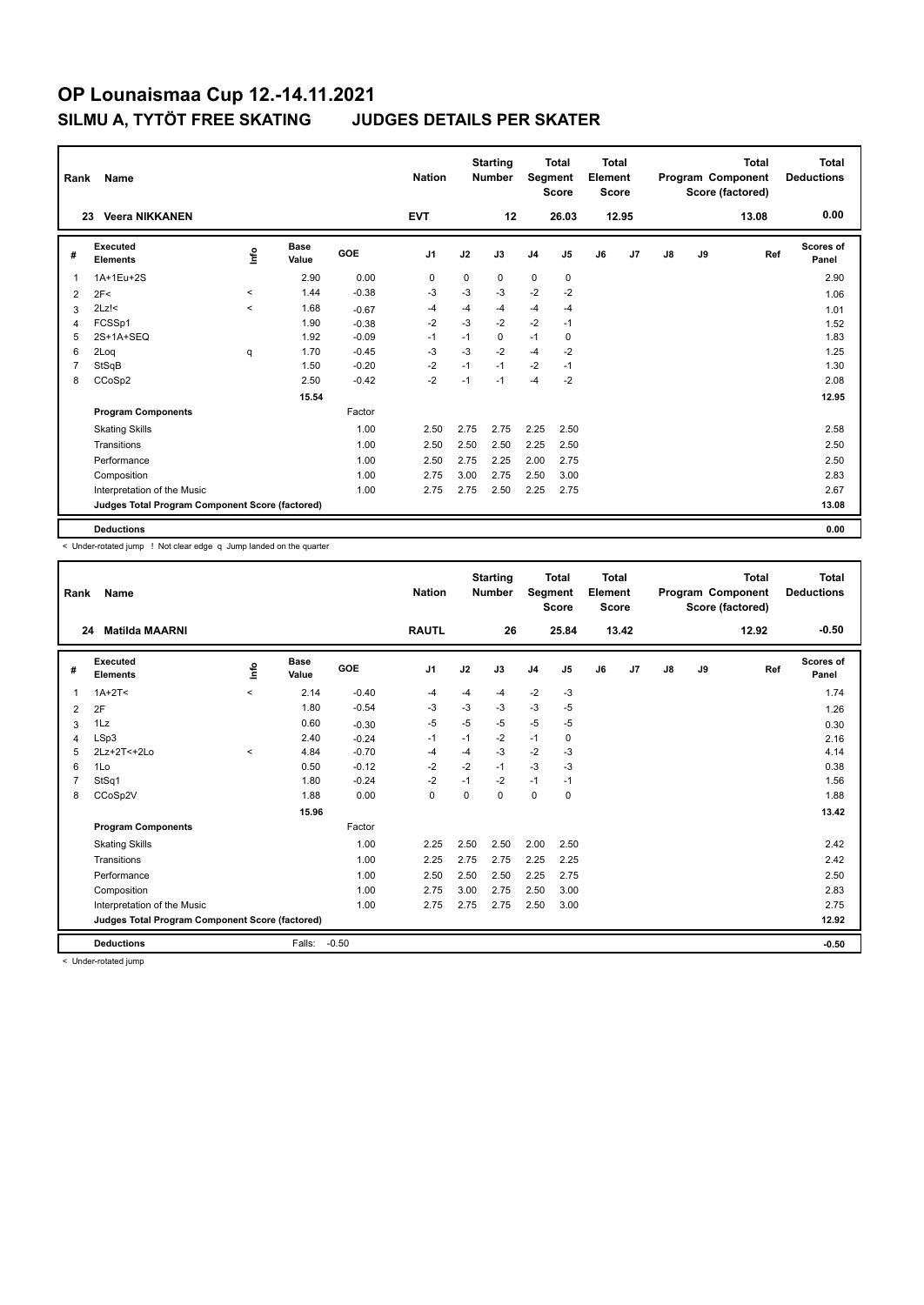| Rank           | Name                                            |         |                      |         | <b>Nation</b>  |          | <b>Starting</b><br><b>Number</b> | Segment        | <b>Total</b><br><b>Score</b> | Total<br>Element<br><b>Score</b> |       |               |    | <b>Total</b><br>Program Component<br>Score (factored) | Total<br><b>Deductions</b> |
|----------------|-------------------------------------------------|---------|----------------------|---------|----------------|----------|----------------------------------|----------------|------------------------------|----------------------------------|-------|---------------|----|-------------------------------------------------------|----------------------------|
| 25             | Janella STENSTRÖM                               |         |                      |         | <b>ESJT</b>    |          | 10                               |                | 25.30                        |                                  | 10.54 |               |    | 15.76                                                 | $-1.00$                    |
| #              | Executed<br><b>Elements</b>                     | ۴ů      | <b>Base</b><br>Value | GOE     | J <sub>1</sub> | J2       | J3                               | J <sub>4</sub> | J5                           | J6                               | J7    | $\mathsf{J}8$ | J9 | Ref                                                   | Scores of<br>Panel         |
| 1              | 1A+1Eu+2S                                       |         | 2.90                 | $-0.61$ | $-5$           | $-5$     | $-4$                             | $-5$           | $-4$                         |                                  |       |               |    |                                                       | 2.29                       |
| 2              | $2Lz<+2T<$                                      | $\,<\,$ | 2.72                 | $-0.84$ | $-5$           | $-5$     | $-5$                             | $-5$           | $-4$                         |                                  |       |               |    |                                                       | 1.88                       |
| 3              | SSp3                                            |         | 2.10                 | 0.07    | $\mathbf{1}$   | $\Omega$ | 0                                | $\mathbf 0$    | $\mathbf{1}$                 |                                  |       |               |    |                                                       | 2.17                       |
| 4              | StSqB                                           |         | 1.50                 | 0.00    | 0              | 0        | $-1$                             | $\mathbf{1}$   | 0                            |                                  |       |               |    |                                                       | 1.50                       |
| 5              | 2Lo<                                            | $\prec$ | 1.36                 | $-0.68$ | $-5$           | $-5$     | $-5$                             | $-5$           | $-5$                         |                                  |       |               |    |                                                       | 0.68                       |
| 6              | 2F<<                                            | <<      | 0.50                 | $-0.25$ | $-5$           | $-5$     | $-5$                             | $-5$           | $-5$                         |                                  |       |               |    |                                                       | 0.25                       |
| $\overline{7}$ | CCoSpBV                                         |         | 1.28                 | $-0.51$ | $-4$           | $-4$     | $-4$                             | $-5$           | $-3$                         |                                  |       |               |    |                                                       | 0.77                       |
| 8              | 2S                                              |         | 1.30                 | $-0.30$ | $-2$           | $-2$     | $-3$                             | $-3$           | $-2$                         |                                  |       |               |    |                                                       | 1.00                       |
|                |                                                 |         | 13.66                |         |                |          |                                  |                |                              |                                  |       |               |    |                                                       | 10.54                      |
|                | <b>Program Components</b>                       |         |                      | Factor  |                |          |                                  |                |                              |                                  |       |               |    |                                                       |                            |
|                | <b>Skating Skills</b>                           |         |                      | 1.00    | 3.50           | 3.25     | 3.25                             | 3.00           | 3.00                         |                                  |       |               |    |                                                       | 3.17                       |
|                | Transitions                                     |         |                      | 1.00    | 3.25           | 3.25     | 3.25                             | 3.00           | 3.00                         |                                  |       |               |    |                                                       | 3.17                       |
|                | Performance                                     |         |                      | 1.00    | 3.00           | 3.00     | 3.25                             | 2.25           | 3.00                         |                                  |       |               |    |                                                       | 3.00                       |
|                | Composition                                     |         |                      | 1.00    | 3.50           | 3.25     | 3.25                             | 3.00           | 3.25                         |                                  |       |               |    |                                                       | 3.25                       |
|                | Interpretation of the Music                     |         |                      | 1.00    | 3.25           | 3.00     | 3.25                             | 2.75           | 3.25                         |                                  |       |               |    |                                                       | 3.17                       |
|                | Judges Total Program Component Score (factored) |         |                      |         |                |          |                                  |                |                              |                                  |       |               |    |                                                       | 15.76                      |
|                | <b>Deductions</b>                               |         | Falls:               | $-1.00$ |                |          |                                  |                |                              |                                  |       |               |    |                                                       | $-1.00$                    |

< Under-rotated jump << Downgraded jump

| Rank | Name                                            |      |                  |         | <b>Nation</b>  |      | <b>Starting</b><br><b>Number</b> | Segment        | <b>Total</b><br><b>Score</b> | <b>Total</b><br>Element<br><b>Score</b> |       |               |    | <b>Total</b><br>Program Component<br>Score (factored) | <b>Total</b><br><b>Deductions</b> |
|------|-------------------------------------------------|------|------------------|---------|----------------|------|----------------------------------|----------------|------------------------------|-----------------------------------------|-------|---------------|----|-------------------------------------------------------|-----------------------------------|
| 26   | <b>Read ZHENGYUAN</b>                           |      |                  |         | <b>TAPTL</b>   |      | 4                                |                | 24.92                        |                                         | 10.75 |               |    | 14.67                                                 | $-0.50$                           |
| #    | Executed<br><b>Elements</b>                     | lnfo | Base<br>Value    | GOE     | J <sub>1</sub> | J2   | J3                               | J <sub>4</sub> | J5                           | J6                                      | J7    | $\mathsf{J}8$ | J9 | Ref                                                   | Scores of<br>Panel                |
| 1    | $2S+2T$                                         |      | 2.60             | $-0.13$ | $-1$           | $-1$ | $-1$                             | $\mathbf 0$    | $-1$                         |                                         |       |               |    |                                                       | 2.47                              |
| 2    | 2F<<                                            | <<   | 0.50             | $-0.25$ | -5             | $-5$ | $-5$                             | $-5$           | $-5$                         |                                         |       |               |    |                                                       | 0.25                              |
| 3    | 2T                                              |      | 1.30             | $-0.13$ | $-1$           | $-1$ | $-1$                             | $\mathbf 0$    | $-1$                         |                                         |       |               |    |                                                       | 1.17                              |
| 4    | FCSp1                                           |      | 1.90             | $-0.19$ | $-2$           | $-1$ | 0                                | $-1$           | $-1$                         |                                         |       |               |    |                                                       | 1.71                              |
| 5    | 2Lo                                             |      | 1.70             | $-0.68$ | $-4$           | $-4$ | $-3$                             | $-4$           | $-4$                         |                                         |       |               |    |                                                       | 1.02                              |
| 6    | 1A+1Eu+2S                                       |      | 2.90             | $-0.17$ | $-1$           | $-2$ | $-2$                             | $-1$           | $-1$                         |                                         |       |               |    |                                                       | 2.73                              |
| 7    | StSqB                                           |      | 1.50             | $-0.10$ | $-1$           | $-2$ | 0                                | 0              | $-1$                         |                                         |       |               |    |                                                       | 1.40                              |
| 8    | CCoSp                                           |      | 0.00             | 0.00    |                |      |                                  |                |                              |                                         |       |               |    |                                                       | 0.00                              |
|      |                                                 |      | 12.40            |         |                |      |                                  |                |                              |                                         |       |               |    |                                                       | 10.75                             |
|      | <b>Program Components</b>                       |      |                  | Factor  |                |      |                                  |                |                              |                                         |       |               |    |                                                       |                                   |
|      | <b>Skating Skills</b>                           |      |                  | 1.00    | 3.00           | 2.75 | 2.50                             | 3.00           | 3.00                         |                                         |       |               |    |                                                       | 2.92                              |
|      | Transitions                                     |      |                  | 1.00    | 3.00           | 3.00 | 2.75                             | 3.25           | 3.00                         |                                         |       |               |    |                                                       | 3.00                              |
|      | Performance                                     |      |                  | 1.00    | 2.75           | 2.75 | 2.75                             | 3.00           | 3.25                         |                                         |       |               |    |                                                       | 2.83                              |
|      | Composition                                     |      |                  | 1.00    | 3.00           | 2.75 | 2.75                             | 3.00           | 3.25                         |                                         |       |               |    |                                                       | 2.92                              |
|      | Interpretation of the Music                     |      |                  | 1.00    | 3.25           | 3.00 | 2.50                             | 3.00           | 3.00                         |                                         |       |               |    |                                                       | 3.00                              |
|      | Judges Total Program Component Score (factored) |      |                  |         |                |      |                                  |                |                              |                                         |       |               |    |                                                       | 14.67                             |
|      | <b>Deductions</b>                               |      | No/wrong spiral: | $-0.50$ |                |      |                                  |                |                              |                                         |       |               |    |                                                       | $-0.50$                           |

<< Downgraded jump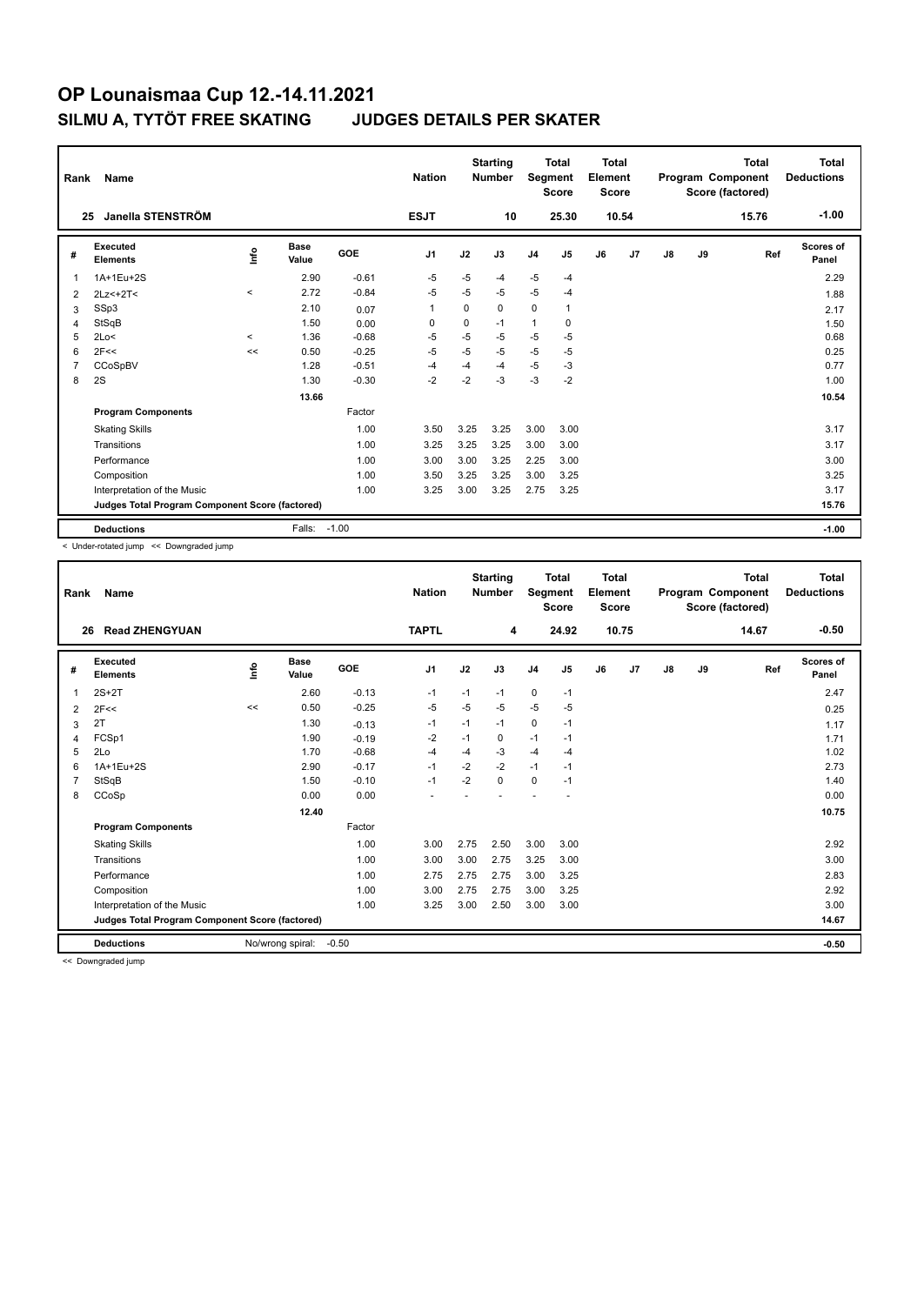| Rank           | Name                                            |         |                      |            | <b>Nation</b>  |          | <b>Starting</b><br><b>Number</b> | Segment        | <b>Total</b><br><b>Score</b> | Total<br>Element<br><b>Score</b> |       |    |    | <b>Total</b><br>Program Component<br>Score (factored) | <b>Total</b><br><b>Deductions</b> |
|----------------|-------------------------------------------------|---------|----------------------|------------|----------------|----------|----------------------------------|----------------|------------------------------|----------------------------------|-------|----|----|-------------------------------------------------------|-----------------------------------|
|                | <b>Filippa LINDQVIST</b><br>27                  |         |                      |            | <b>ETK</b>     |          | 15                               |                | 24.78                        |                                  | 12.11 |    |    | 13.67                                                 | $-1.00$                           |
| #              | Executed<br><b>Elements</b>                     | lnfo    | <b>Base</b><br>Value | <b>GOE</b> | J <sub>1</sub> | J2       | J3                               | J <sub>4</sub> | J5                           | J6                               | J7    | J8 | J9 | Ref                                                   | <b>Scores of</b><br>Panel         |
| 1              | 2Tq                                             | q       | 1.30                 | $-0.26$    | $-2$           | $-2$     | $-2$                             | $-2$           | $-2$                         |                                  |       |    |    |                                                       | 1.04                              |
| 2              | $2Sq+2Lo<$                                      | $\prec$ | 2.66                 | $-0.68$    | $-5$           | $-5$     | $-5$                             | $-5$           | $-5$                         |                                  |       |    |    |                                                       | 1.98                              |
| 3              | 2Lz<                                            | $\prec$ | 1.68                 | $-0.84$    | $-5$           | $-5$     | $-5$                             | $-5$           | $-5$                         |                                  |       |    |    |                                                       | 0.84                              |
| 4              | CCoSp3                                          |         | 3.00                 | 0.00       | 0              | $\Omega$ | $-1$                             | $\overline{1}$ | 0                            |                                  |       |    |    |                                                       | 3.00                              |
| 5              | StSqB                                           |         | 1.50                 | $-0.20$    | $-1$           | $-2$     | $-1$                             | $-2$           | $-1$                         |                                  |       |    |    |                                                       | 1.30                              |
| 6              | 1A+1Eu+2S<                                      | $\prec$ | 2.64                 | $-0.33$    | -4             | $-3$     | $-4$                             | $-2$           | $-2$                         |                                  |       |    |    |                                                       | 2.31                              |
| $\overline{7}$ | 2F<<                                            | <<      | 0.50                 | $-0.20$    | $-5$           | $-4$     | $-4$                             | $-3$           | $-4$                         |                                  |       |    |    |                                                       | 0.30                              |
| 8              | SSp1                                            |         | 1.30                 | 0.04       | 0              | $\Omega$ | $\overline{1}$                   | $\overline{1}$ | 0                            |                                  |       |    |    |                                                       | 1.34                              |
|                |                                                 |         | 14.58                |            |                |          |                                  |                |                              |                                  |       |    |    |                                                       | 12.11                             |
|                | <b>Program Components</b>                       |         |                      | Factor     |                |          |                                  |                |                              |                                  |       |    |    |                                                       |                                   |
|                | <b>Skating Skills</b>                           |         |                      | 1.00       | 2.75           | 2.75     | 2.50                             | 2.25           | 2.75                         |                                  |       |    |    |                                                       | 2.67                              |
|                | Transitions                                     |         |                      | 1.00       | 2.75           | 2.50     | 3.00                             | 2.75           | 3.00                         |                                  |       |    |    |                                                       | 2.83                              |
|                | Performance                                     |         |                      | 1.00       | 2.75           | 2.50     | 2.75                             | 2.25           | 3.00                         |                                  |       |    |    |                                                       | 2.67                              |
|                | Composition                                     |         |                      | 1.00       | 3.00           | 2.75     | 2.75                             | 2.50           | 3.25                         |                                  |       |    |    |                                                       | 2.83                              |
|                | Interpretation of the Music                     |         |                      | 1.00       | 2.75           | 2.75     | 2.50                             | 2.50           | 2.75                         |                                  |       |    |    |                                                       | 2.67                              |
|                | Judges Total Program Component Score (factored) |         |                      |            |                |          |                                  |                |                              |                                  |       |    |    |                                                       | 13.67                             |
|                | <b>Deductions</b>                               |         | Falls:               | $-1.00$    |                |          |                                  |                |                              |                                  |       |    |    |                                                       | $-1.00$                           |

< Under-rotated jump << Downgraded jump q Jump landed on the quarter

| Rank | <b>Name</b>                                     |         |                      |         | <b>Nation</b>            |          | <b>Starting</b><br><b>Number</b> | Segment        | <b>Total</b><br><b>Score</b> | <b>Total</b><br>Element<br><b>Score</b> |       |    |    | <b>Total</b><br>Program Component<br>Score (factored) | <b>Total</b><br><b>Deductions</b> |
|------|-------------------------------------------------|---------|----------------------|---------|--------------------------|----------|----------------------------------|----------------|------------------------------|-----------------------------------------|-------|----|----|-------------------------------------------------------|-----------------------------------|
| 28   | <b>Netta HALMISTO</b>                           |         |                      |         | <b>VTL</b>               |          | 25                               |                | 24.41                        |                                         | 10.08 |    |    | 14.83                                                 | $-0.50$                           |
| #    | Executed<br><b>Elements</b>                     | lnfo    | <b>Base</b><br>Value | GOE     | J <sub>1</sub>           | J2       | J3                               | J <sub>4</sub> | J5                           | J6                                      | J7    | J8 | J9 | Ref                                                   | <b>Scores of</b><br>Panel         |
| 1    | $2F<+2T<$                                       | $\,<\,$ | 2.48                 | $-0.63$ | $-5$                     | $-5$     | $-4$                             | $-4$           | $-4$                         |                                         |       |    |    |                                                       | 1.85                              |
| 2    | $2Lz$ !<                                        | $\prec$ | 1.68                 | $-0.61$ | $-4$                     | $-3$     | $-4$                             | $-4$           | $-3$                         |                                         |       |    |    |                                                       | 1.07                              |
| 3    | SSp3                                            |         | 2.10                 | $-0.14$ | $-1$                     | $-1$     | 1                                | $-1$           | 0                            |                                         |       |    |    |                                                       | 1.96                              |
| 4    | 1A                                              |         | 1.10                 | 0.00    | $\Omega$                 | $\Omega$ | 0                                | $\mathbf{1}$   | $\Omega$                     |                                         |       |    |    |                                                       | 1.10                              |
| 5    | $2S < +2T <$                                    | $\,<\,$ | 2.08                 | $-0.52$ | $-5$                     | $-5$     | $-5$                             | $-5$           | $-4$                         |                                         |       |    |    |                                                       | 1.56                              |
| 6    | CCoSp2V                                         |         | 1.88                 | $-0.06$ | $-1$                     | 0        | 0                                | $-1$           | 0                            |                                         |       |    |    |                                                       | 1.82                              |
|      | 2F<                                             | $\,<$   | 1.44                 | $-0.72$ | $-5$                     | $-5$     | $-5$                             | $-5$           | $-5$                         |                                         |       |    |    |                                                       | 0.72                              |
| 8    | StSq                                            |         | 0.00                 | 0.00    | $\overline{\phantom{a}}$ |          |                                  |                |                              |                                         |       |    |    |                                                       | 0.00                              |
|      |                                                 |         | 12.76                |         |                          |          |                                  |                |                              |                                         |       |    |    |                                                       | 10.08                             |
|      | <b>Program Components</b>                       |         |                      | Factor  |                          |          |                                  |                |                              |                                         |       |    |    |                                                       |                                   |
|      | <b>Skating Skills</b>                           |         |                      | 1.00    | 2.75                     | 2.75     | 3.50                             | 3.00           | 3.00                         |                                         |       |    |    |                                                       | 2.92                              |
|      | Transitions                                     |         |                      | 1.00    | 2.50                     | 2.75     | 3.50                             | 3.50           | 3.00                         |                                         |       |    |    |                                                       | 3.08                              |
|      | Performance                                     |         |                      | 1.00    | 2.75                     | 2.50     | 3.25                             | 3.00           | 3.50                         |                                         |       |    |    |                                                       | 3.00                              |
|      | Composition                                     |         |                      | 1.00    | 2.75                     | 2.75     | 3.00                             | 3.25           | 3.25                         |                                         |       |    |    |                                                       | 3.00                              |
|      | Interpretation of the Music                     |         |                      | 1.00    | 2.75                     | 2.50     | 2.75                             | 3.00           | 3.00                         |                                         |       |    |    |                                                       | 2.83                              |
|      | Judges Total Program Component Score (factored) |         |                      |         |                          |          |                                  |                |                              |                                         |       |    |    |                                                       | 14.83                             |
|      | <b>Deductions</b>                               |         | Falls:               | $-0.50$ |                          |          |                                  |                |                              |                                         |       |    |    |                                                       | $-0.50$                           |

< Under-rotated jump ! Not clear edge